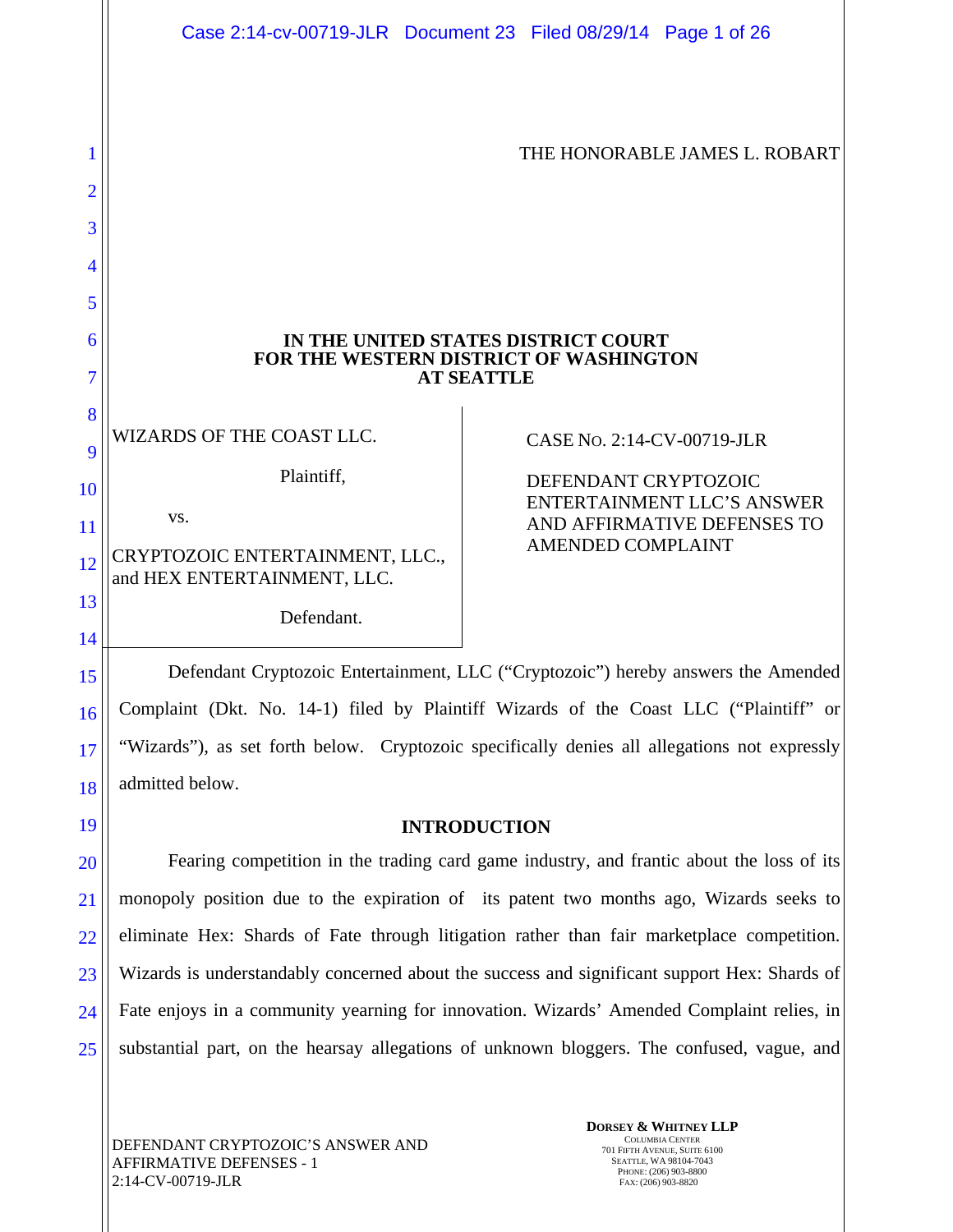3 egregious allegations in that Amended Complaint constitute a blatant attempt to use the legal process to achieve market dominance and eliminate a competitor which is creating truly competitive and innovative products.

Wizards' assertion of its patent is an example of its efforts to litigate a smaller competitor out of business, rather than compete fairly in the marketplace. It asserted its now-expired patent in an apparent attempt to intimidate Hex and Cryptozoic. Wizards knew at the time it filed its original Complaint that it could never have obtained patent injunctive relief—either preliminary or permanent. And, even if Wizards' patent were to be held valid over the numerous affirmative defenses asserted below, even if it were held to be enforceable and infringed, and even if Wizards were somehow entitled to money damages for patent infringement, such damages would be much less than the cost of this litigation to Wizards in view of the brief patent term involved.

18 Wizards' copyright claims are inconsistent with the very purpose underlying copyright law-- the protection of an original expression and not the underlying idea. Wizards' Amended Complaint is vague as to what is allegedly infringed, using ambiguous terms like "flow of Magic," "circumstances," or "play sequence" in its allegations of infringement. Moreover, Wizards should not be able to improperly extend its patent monopoly by asserting copyright protection over functional concepts.

19 20 21 22 23 24 25 Finally, Wizards spends substantial space in its Amended Complaint on its allegations of trade dress infringement but again relies on hearsay and unknown bloggers as the alleged basis of infringement. While Wizards alleges that the trading card community confuses the Magic and Hex games, its 34-page Amended Complaint fails to identify a single individual who has been actually confused. A review of its Amended Complaint makes clear that each of the quoted, unidentified, bloggers clearly knows the difference between the Magic and Hex: Shards of Fate games.

DEFENDANT CRYPTOZOIC'S ANSWER AND AFFIRMATIVE DEFENSES - 2 2:14-CV-00719-JLR

1

2

4

5

6

7

8

9

10

11

12

13

14

15

16

17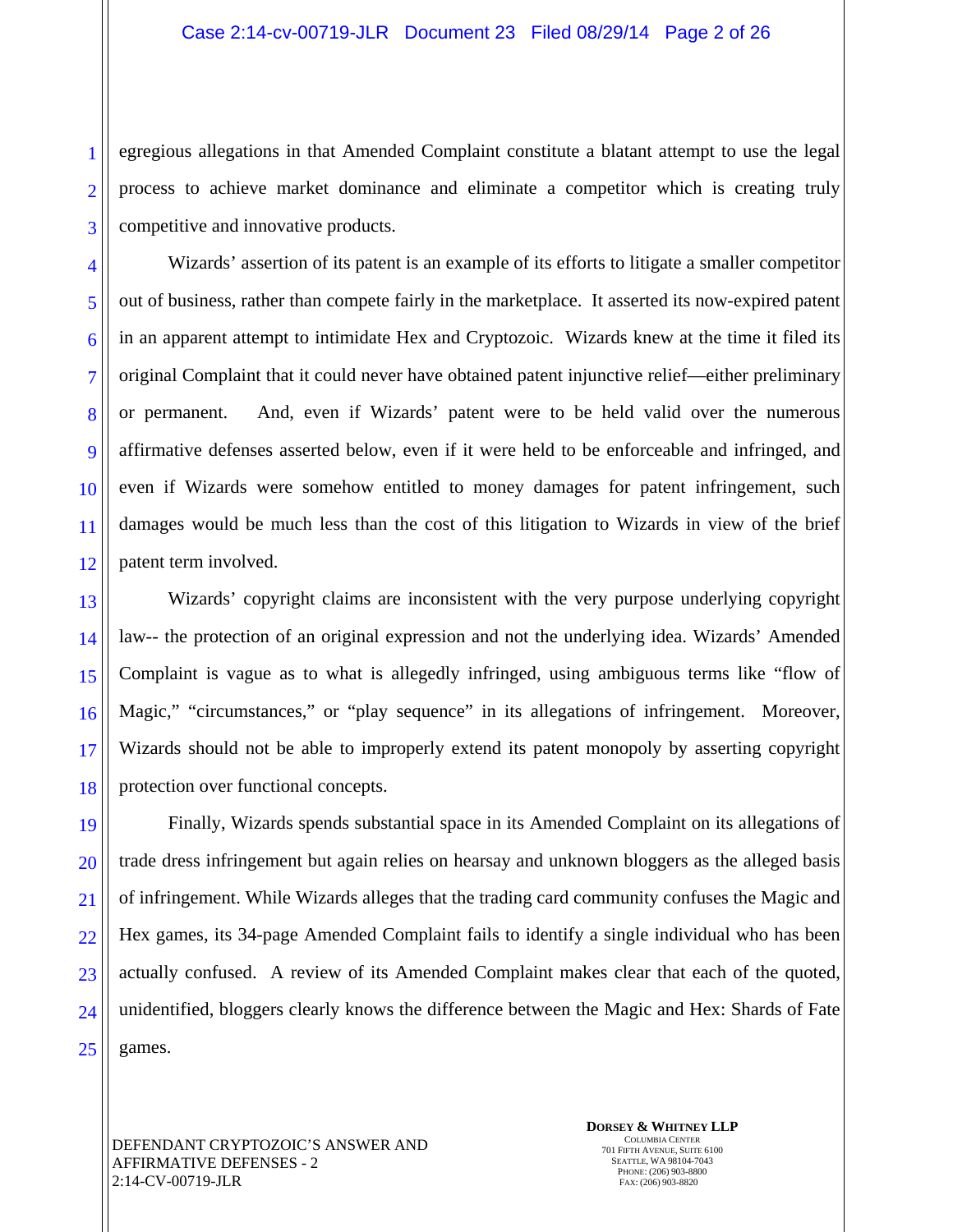Nothing in this Introduction constitutes, or should be interpreted as, an admission of any claim or allegation in the Amended Complaint. Cryptozoic responds specifically to each and every allegation of the Amended Complaint as follows:

1

2

3

4

5

6

7

8

9

10

# **I. NATURE OF THE ACTION<sup>1</sup>**

1. Cryptozoic admits that Wizards purports to bring this action alleging misappropriation and infringement of Wizards' alleged intellectual property. Cryptozoic lacks knowledge or information sufficient to form a belief about the truth of the allegations of Paragraph 1 of the Complaint as they relate to Hex Entertainment LLC (hereinafter "Hex") and, on that basis, denies them. Except as specifically admitted, Cryptozoic denies the remaining allegations of Paragraph 1 of the Complaint.

11 12 2. Cryptozoic lacks knowledge or information sufficient to form a belief about the truth of the allegations of Paragraph 2 of the Complaint and, on that basis, denies them.

13 14 15 16 17 18 3. Cryptozoic admits that it is involved in the development of the game Hex: Shards of Fate. Cryptozoic lacks knowledge or information sufficient to form a belief about the truth of the allegations of Paragraph 3 of the Complaint as they relate to Hex and, on that basis, denies them. Except as specifically admitted, Cryptozoic denies the remaining allegations of Paragraph 3 of the Complaint as they relate to Cryptozoic except those allegations that consist of legal contentions or legal arguments to which no response is required.

19 20 21 22 4. Cryptozoic admits that Cory Jones is a Partner of Cryptozoic Entertainment LLC. Cryptozoic lacks knowledge or information sufficient to form a belief about the truth of the allegations of Paragraph 4 of the Complaint as they relate to Hex and, on that basis, denies them. Cryptozoic objects to the term "professional Magic player" as indefinite and, on that

23 24

25

<sup>&</sup>lt;sup>1</sup>Cryptozoic repeats the headings set forth in the Complaint for ease of reference and to simplify comparison of the Complaint and this Answer. By doing so, Cryptozoic makes no admission regarding the substance of the headings or any other allegation of the Complaint. To the extent that a particular heading can be construed as an allegation, or otherwise contains a factual and/or legal characterization, Cryptozoic specifically denies all such allegations and/or characterizations.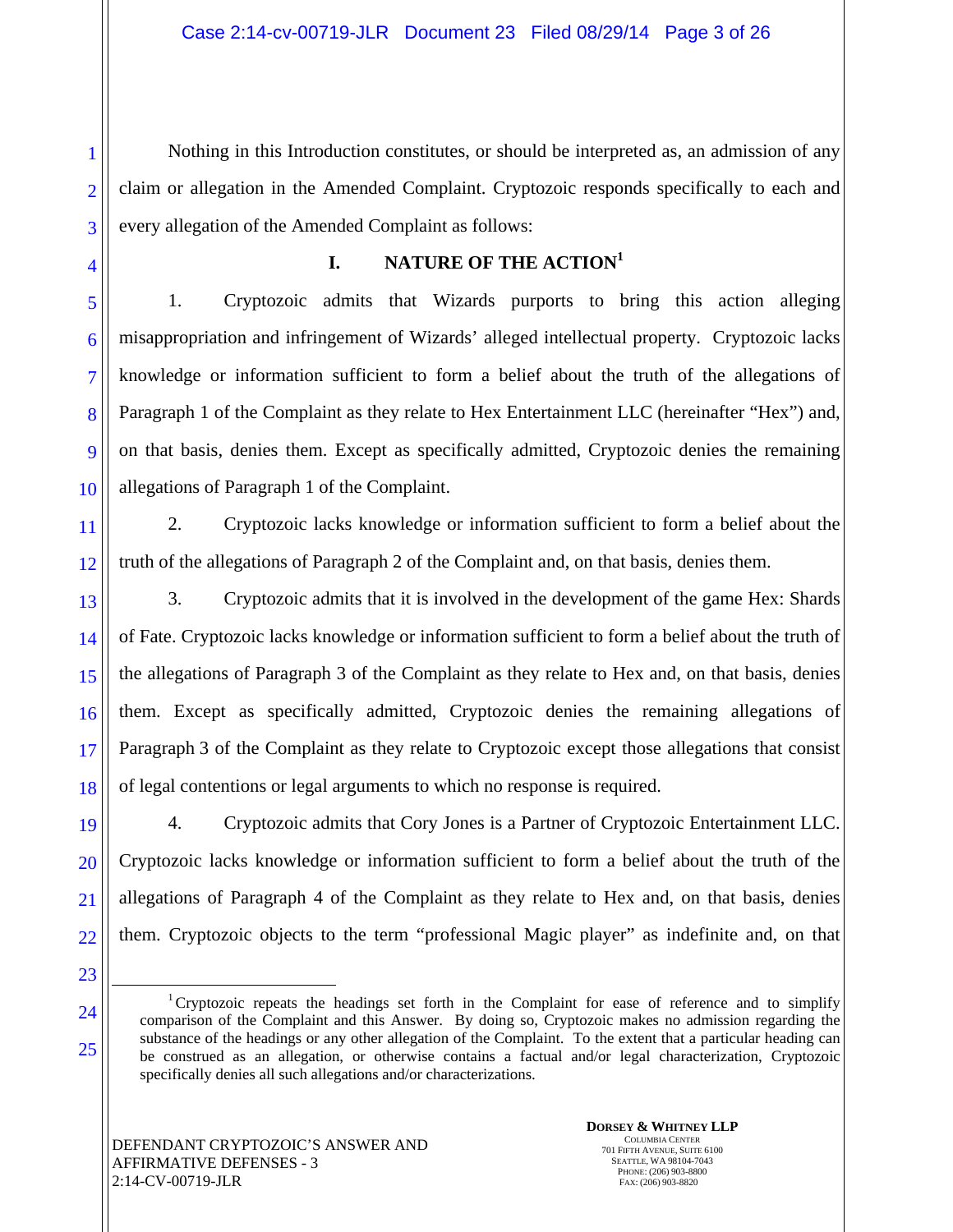3 basis, denies the allegations relating to this term. Except as specifically admitted, Cryptozoic denies the remaining allegations of Paragraph 4 of the Complaint as they relate to Cryptozoic except those allegations that consist of legal contentions or legal arguments to which no response is required.

5. Cryptozoic lacks knowledge or information sufficient to form a belief as to the allegations of Paragraph 5 as they relate to Hex and, on that basis, denies them. Except as specifically admitted, Cryptozoic denies the remaining allegations of Paragraph 5 of the Complaint as they relate to Cryptozoic except those allegations that consist of legal contentions or legal arguments to which no response is required.

10 14 6. Cryptozoic lacks knowledge or information sufficient to form a belief as to the allegations of Paragraph 6 as they relate to Hex and, on that basis, denies them. Cryptozoic denies the remaining allegations of Paragraph 6 of the Complaint as they relate to Cryptozoic except those allegations that consist of legal contentions or legal arguments to which no response is required.

15 16 7. Cryptozoic denies the allegations of Paragraph 7 of the Complaint except those allegations that consist of legal contentions or legal arguments to which no response is required.

17 18 19 20 21 22 23 24 8. Cryptozoic admits that Wizards had notified Cryptozoic requesting changes to Hex: Shards of Fate. Cryptozoic also admits that Cryptozoic and Wizards were negotiating potential changes to Hex: Shards of Fate through counsel. Cryptozoic denies that during pre-suit negotiations Wizards identified with particularity which parts of Hex: Shards of Fate allegedly infringed Wizards' intellectual property. Cryptozoic lacks knowledge or information sufficient to form a belief as to the allegations of Paragraph 8 as they relate to Hex and, on that basis, denies them. Except as specifically admitted, Cryptozoic denies the remaining allegations of Paragraph 8 of the Complaint as they relate to Cryptozoic.

25

1

2

4

5

6

7

8

9

11

12

13

9. Cryptozoic lacks knowledge or information sufficient to form a belief as to the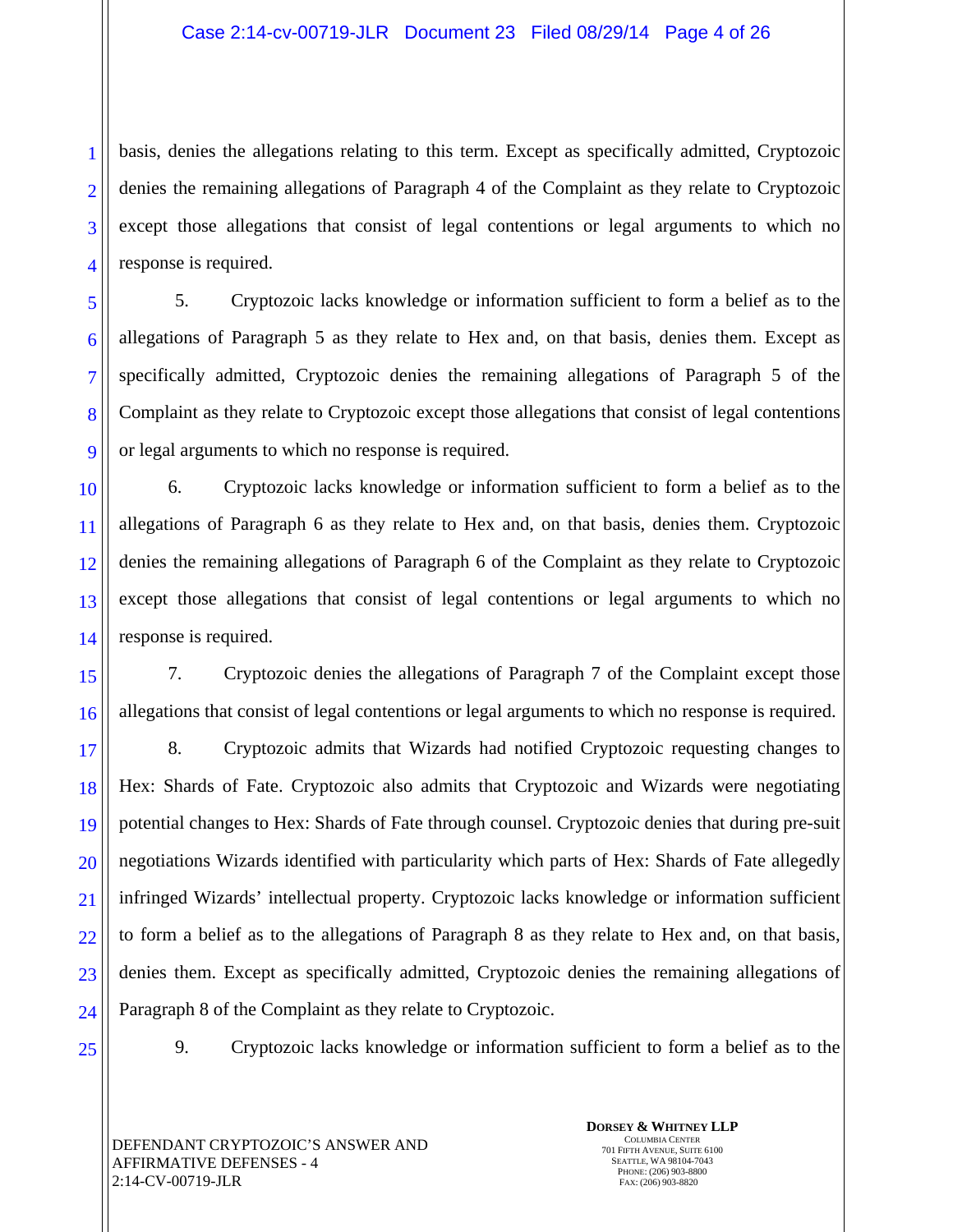2 3 allegations of Paragraph 9 as they relate to Hex and, on that basis, denies them. Cryptozoic denies the remaining allegations of Paragraph 9 of the Complaint except those allegations that consist of legal contentions or legal arguments to which no response is required.

4

5

6

7

8

1

#### **II. JURISDICTION AND VENUE**

10. Cryptozoic admits the allegations of Paragraph 10 of the Complaint except those allegations that consist of legal contentions or legal arguments to which no response is required.

11. Cryptozoic admits the allegations of Paragraph 11 of the Complaint except those allegations that consist of legal contentions or legal arguments to which no response is required.

9 10 11 12 13 12. Cryptozoic objects to the term "Defendant" as indefinite and, on that basis, denies the allegations of Paragraph 12 of the Complaint. To the extent the term "Defendant" is meant to reference Cryptozoic, Cryptozoic denies the allegations of Paragraph 12 of the Complaint except those allegations that consist of legal contentions or legal arguments to which no response is required.

14 15 16 17 18 13. Cryptozoic lacks knowledge or information sufficient to form a belief as to the allegations of Paragraph 13 as they relate to Hex and, on that basis, denies them. Except as specifically admitted, Cryptozoic denies the remaining allegations of Paragraph 13 of the Complaint as they relate to Cryptozoic except those allegations that consist of legal contentions or legal arguments to which no response is required.

19 20 21 22 23 24 14. Cryptozoic lacks knowledge or information sufficient to form a belief about the truth of the allegations of Paragraph 14 of the Complaint as they relate to Hex and, on that basis, denies them. Cryptozoic admits that it was involved in a Kickstarter fundraising effort. Cryptozoic denies the allegations of Paragraph 14 of the Complaint as they relate to Cryptozoic except those allegations that consist of legal contentions or legal arguments to which no response is required

25

15. Cryptozoic lacks knowledge or information sufficient to form a belief about the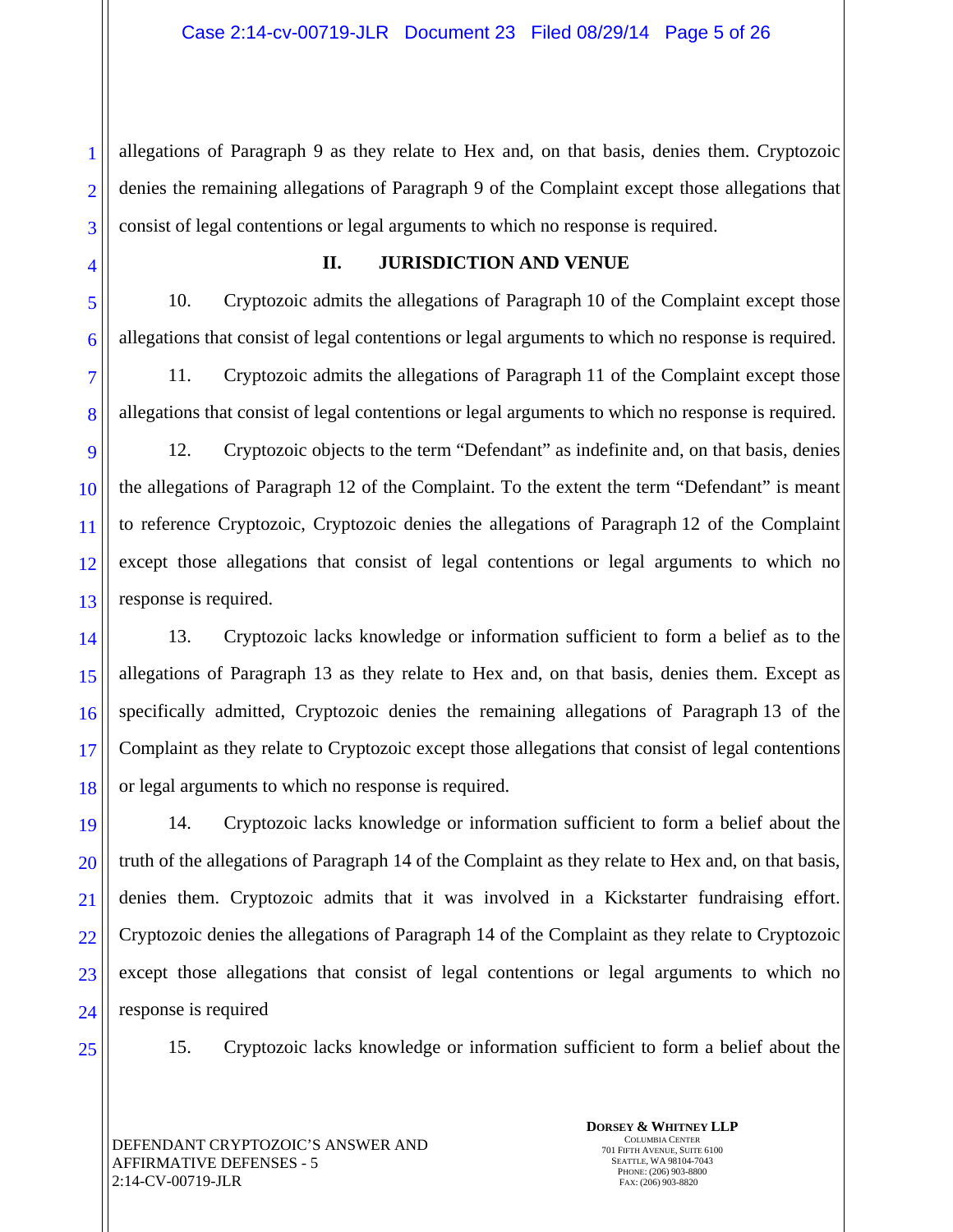3 5 truth of the allegations of Paragraph 15 of the Complaint as they relate to Hex and, on that basis, denies them. Cryptozoic objects to the use of the term "defendant" as indefinite and therefore denies all allegations relating to "defendant." To the extent "defendant" is meant to reference Cryptozoic, Cryptozoic denies the allegations of Paragraph 15 except those allegations that consist of legal contentions or legal arguments to which no response is required.

6 7 8 9 10 11 12 13 14 15 16. Cryptozoic lacks knowledge or information sufficient to form a belief about the truth of the allegations of Paragraph 16 of the Complaint as they relate to Hex and, on that basis, denies them. Cryptozoic objects to the use of the term "repeated played" as indefinite and therefore denies all allegations relating to this term. Cryptozoic lacks knowledge or information sufficient to form a belief about the truth of the allegations of Paragraph 16 of the Complaint as they relate to Magic Online servers or activities regarding Magic and, on that basis, denies them. Cryptozoic denies the allegation of Paragraph 16 of the Complaint that personal jurisdiction within the District is appropriate. Cryptozoic denies the remaining allegations of Paragraph 16 of the Complaint as they relate to Cryptozoic except those allegations that consist of legal contentions or legal arguments to which no response is required.

16 17 18 19 20 17. Cryptozoic objects to the use of the term "Defendant" as indefinite and therefore denies all allegations relating to "Defendant." To the extent the term "Defendant" is meant to reference Cryptozoic, Cryptozoic denies all allegations of Paragraph 17. Cryptozoic denies the remaining allegations of Paragraph 17 of the Complaint except those allegations that consist of legal contentions or legal arguments to which no response is required.

- 21
- 

1

2

4

# **III. THE PARTIES**

22 23 18. Cryptozoic lacks knowledge or information sufficient to form a belief about the truth of the allegations of Paragraph 18 of the Complaint and, on that basis, denies them.

24 25 19. Cryptozoic lacks knowledge or information sufficient to form a belief about the truth of the allegations of Paragraph 19 of the Complaint as they relate to Hex and, on that basis,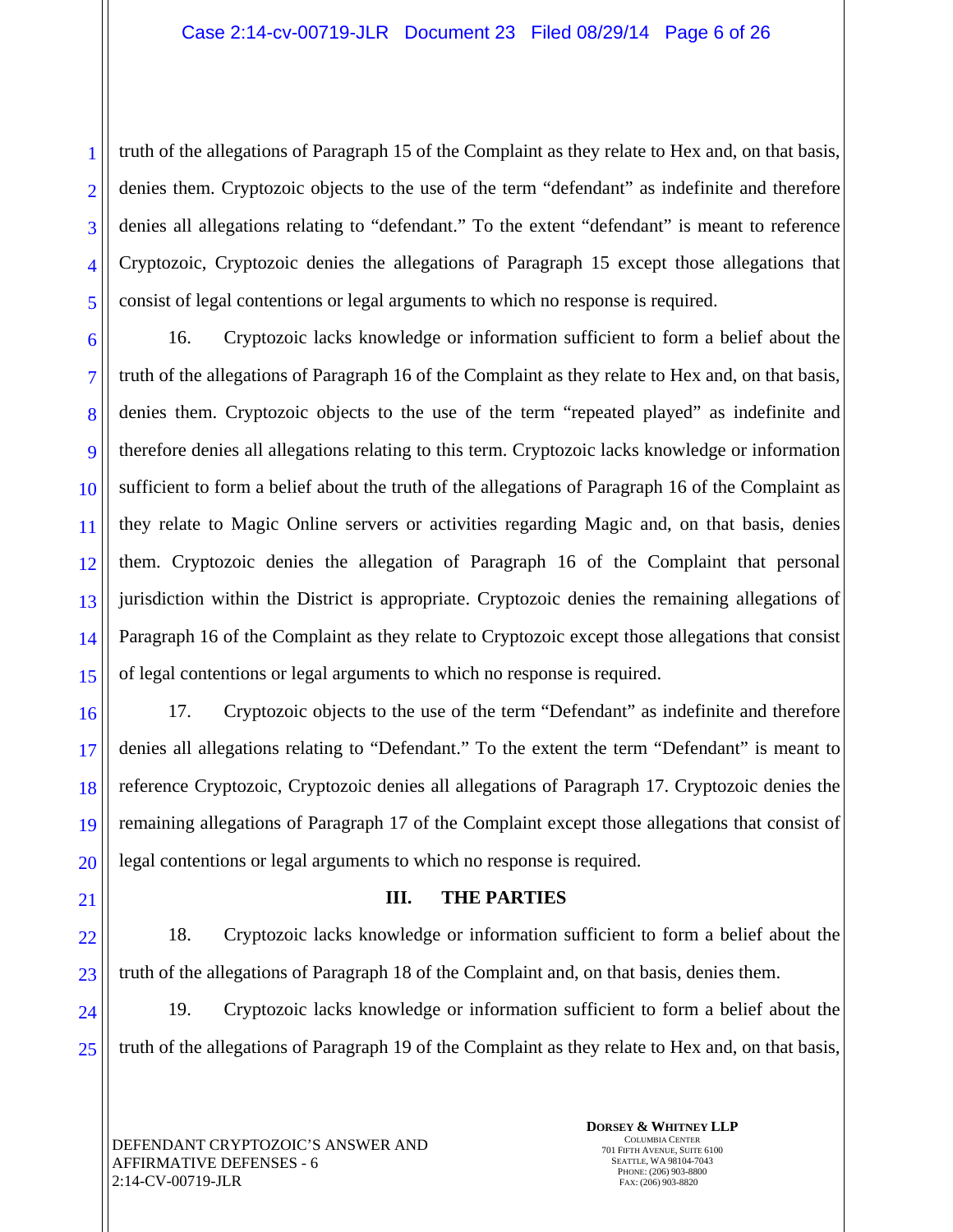2 3 4 denies them. Cryptozoic admits that Cryptozoic Entertainment LLC is a California limited liability company maintaining a place of business at 25351 Commercentre Drive, Suite 250, Lake Forest, CA 92630. Cryptozoic denies the remaining allegations of Paragraph 19 of the Complaint.

20. Cryptozoic admits that it participates in the development of Hex: Shards of Fate. Cryptozoic lacks knowledge or information sufficient to form a belief about the truth of the allegations of Paragraph 20 of the Complaint as they relate to Hex and, on that basis, denies them. Except as specifically admitted, Cryptozoic denies the remaining allegations of Paragraph 20 of the Complaint as they relate to Cryptozoic except those allegations that consist of legal contentions or legal arguments to which no response is required.

11

1

5

6

7

8

9

10

## **IV. GENERAL ALLEGATIONS**

12 13 21. Cryptozoic lacks knowledge or information sufficient to form a belief about the truth of the allegations of Paragraph 21 of the Complaint and, on that basis, denies them.

14 15 22. Cryptozoic lacks knowledge or information sufficient to form a belief about the truth of the allegations of Paragraph 22 of the Complaint and, on that basis, denies them.

16 17 23. Cryptozoic lacks knowledge or information sufficient to form a belief about the truth of the allegations of Paragraph 23 of the Complaint and, on that basis, denies them.

18 19 24. Cryptozoic lacks knowledge or information sufficient to form a belief about the truth of the allegations of Paragraph 24 of the Complaint and, on that basis, denies them.

20 21 25. Cryptozoic lacks knowledge or information sufficient to form a belief about the truth of the allegations of Paragraph 25 of the Complaint and, on that basis, denies them.

22 23 26. Cryptozoic lacks knowledge or information sufficient to form a belief about the truth of the allegations of Paragraph 26 of the Complaint and, on that basis, denies them.

24 25 27. Cryptozoic lacks knowledge or information sufficient to form a belief about the truth of the allegations of Paragraph 27 of the Complaint and, on that basis, denies them.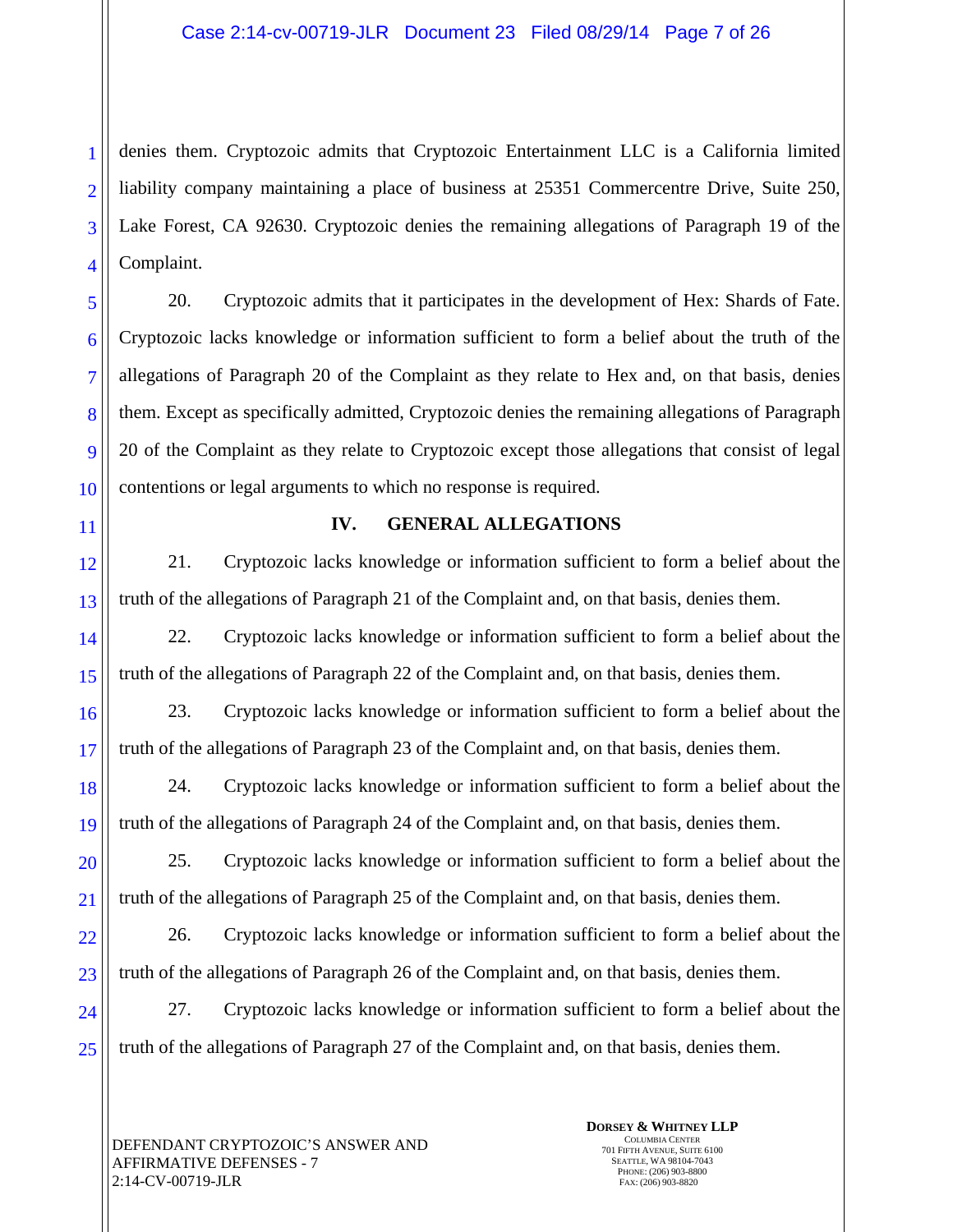28. Cryptozoic lacks knowledge or information sufficient to form a belief about the truth of the allegations of Paragraph 28 of the Complaint and, on that basis, denies them.

29. Cryptozoic lacks knowledge or information sufficient to form a belief about the truth of the allegations of Paragraph 29 of the Complaint and, on that basis, denies them.

30. Cryptozoic lacks knowledge or information sufficient to form a belief about the truth of the allegations of Paragraph 30 of the Complaint and, on that basis, denies them.

31. Cryptozoic objects to the terms "intimately familiar," "competitive Magic player," and "Organized Play" as indefinite and, on that basis, denies the allegations relating to these terms. Cryptozoic lacks knowledge or information sufficient to form a belief about the truth of the allegation that Mr. Jones "has been a member of the DCI since January 13, 1996" and other allegations as to Mr. Jones and, on that basis, denies them. Cryptozoic denies the remaining allegations of Paragraph 31 of the Complaint as they relate to Cryptozoic except those allegations that consist of legal contentions or legal arguments to which no response is required.

32. Cryptozoic lacks knowledge or information sufficient to form a belief about the truth of the allegations of Paragraph 32 of the Complaint and, on that basis, denies them.

33. Cryptozoic lacks knowledge or information sufficient to form a belief about the truth of the allegations of Paragraph 33 of the Complaint and, on that basis, denies them.

34. Cryptozoic lacks knowledge or information sufficient to form a belief about the truth of the allegations of Paragraph 34 of the Complaint and, on that basis, denies them.

35. Cryptozoic lacks knowledge or information sufficient to form a belief about the truth of the allegations of Paragraph 35 of the Complaint and, on that basis, denies them.

36. Cryptozoic admits that Appendix 1 to the Complaint includes a list of purported copyrights purportedly related to the game Magic: The Gathering. Cryptozoic objects to the term "prudent steps" as indefinite and, on that basis, denies the allegations relating to this term.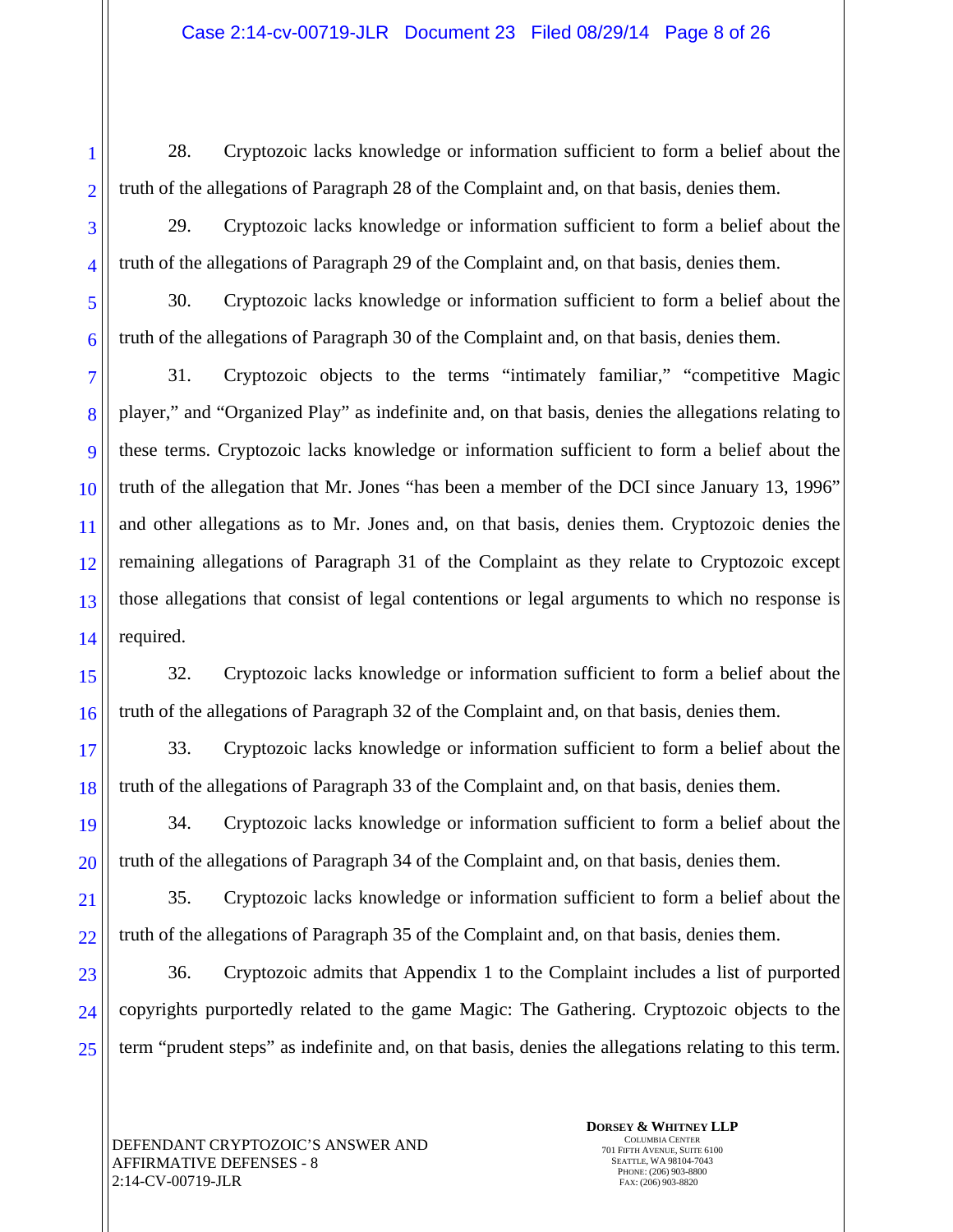Except as specifically admitted, Cryptozoic lacks knowledge or information sufficient to form a belief about the truth of the remaining allegations of Paragraph 36 of the Complaint and, on that basis, denies them.

37. Cryptozoic admits that United States Patent No. 5,662,332 ("the '332 patent") was issued in 1997 to Wizards and reissued as United States Patent No. RE 37,957 ("the '957 Patent") with 60 claims, including over 25 independent claims in 2003. Cryptozoic objects to the term "enhanced" as indefinite and, on that basis, denies the allegations relating to this term. Cryptozoic denies the remaining allegations of Paragraph 37 of the Complaint as they relate to Cryptozoic.

10 11 12 13 14 15 38. Cryptozoic lacks knowledge or information sufficient to form a belief about the truth of the allegations of Paragraph 38 of the Complaint as they relate to Hex and, on that basis, denies them. Cryptozoic objects to the term "loyal" as indefinite and, on that basis, denies the allegations relating to this term. Cryptozoic denies the remaining allegations of Paragraph 38 of the Complaint as they relate to Cryptozoic except those allegations that consist of legal contentions or legal arguments to which no response is required.

16 17 18 19 20 21 39. Cryptozoic lacks knowledge or information sufficient to form a belief about the truth of the allegations of Paragraph 39 of the Complaint as they relate to Hex and, on that basis, denies them. Cryptozoic lacks knowledge or information sufficient to form a belief about the truth of the allegations of Paragraph 39 of the Complaint as they relate to Wizard's card releases and purported copyright protection efforts, and, on that basis, denies them. Cryptozoic denies the remaining allegations of Paragraph 39 of the Complaint as they relate to Cryptozoic.

22 23 40. Cryptozoic lacks knowledge or information sufficient to form a belief about the truth of the allegations of Paragraph 40 of the Complaint and, on that basis, denies them.

24 25 41. Cryptozoic lacks knowledge or information sufficient to form a belief about the truth of the allegations of Paragraph 41 of the Complaint and, on that basis, denies them.

1

2

3

4

5

6

7

8

9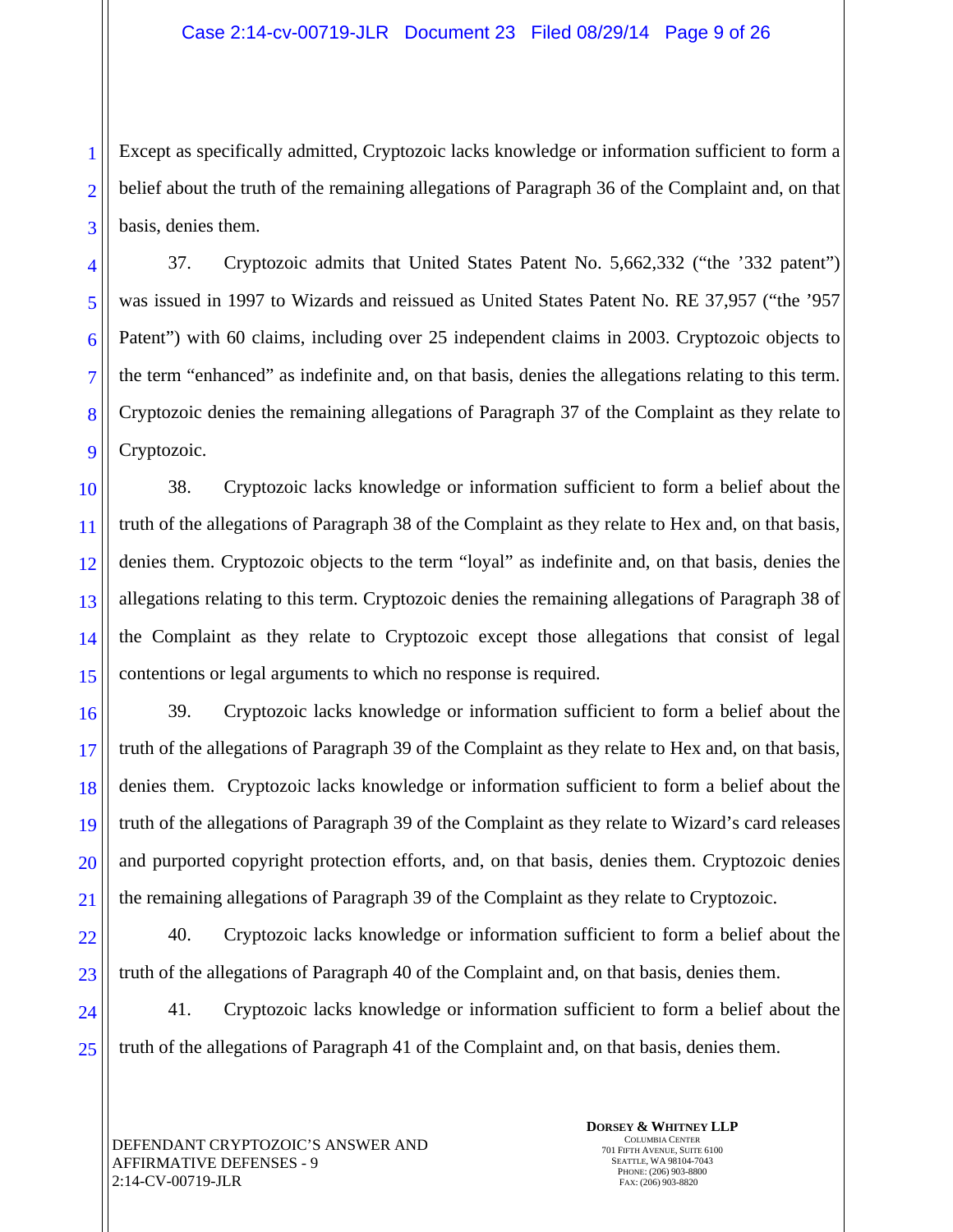42. Cryptozoic lacks knowledge or information sufficient to form a belief about the truth of the allegations of Paragraph 42 of the Complaint and, on that basis, denies them.

43. Cryptozoic admits that the card database for Hex: Shards of Fate contains a card titled "Murder" and that the card includes the text "destroy target non-artifact troop" and "Quick Action." Cryptozoic denies the allegation of Paragraph 43 of the Complaint that the categorization of "Quick Action" in Hex: Shards of Fate is the same game play mechanic as Wizards' Magic's "Instant." Cryptozoic lacks knowledge or information sufficient to form a belief about the truth of the allegations of Paragraph 43 of the Complaint as they relate to Hex, and on that basis, denies them. Except as specifically admitted, Cryptozoic denies the remaining allegations of Paragraph 43 of the Complaint as they relate to Cryptozoic except those allegations that consist of legal contentions or legal arguments to which no response is required..

13 14 44. Cryptozoic lacks knowledge or information sufficient to form a belief about the truth of the allegations of Paragraph 44 of the Complaint and, on that basis, denies them.

15 16 17 18 19 20 21 22 23 24 45. Cryptozoic admits that the card database for Hex: Shards of Fate contains a card titled "Special Lotus" and that the card includes the text "artifact." Cryptozoic further admits that the card database for Hex: Shards of Fate contains a card titled "Spectral Lotus Garden." Cryptozoic lacks knowledge or information sufficient to form a belief about the truth of the allegations of Paragraph 45 of the Complaint as they relate to any purported characterization or description of Magic: The Gathering by Zvi Mowshowitz and, on that basis, denies them. Cryptozoic lacks knowledge or information sufficient to form a belief about the truth of the allegations of Paragraph 45 of the Complaint as they relate to Hex and, on that basis, denies them. Except as specifically admitted, Cryptozoic denies the remaining allegations of Paragraph 45 of the Complaint as they relate to Cryptozoic.

25

1

2

3

4

5

6

7

8

9

10

11

12

46. Cryptozoic admits that Appendix 1 to the Complaint contains a purported list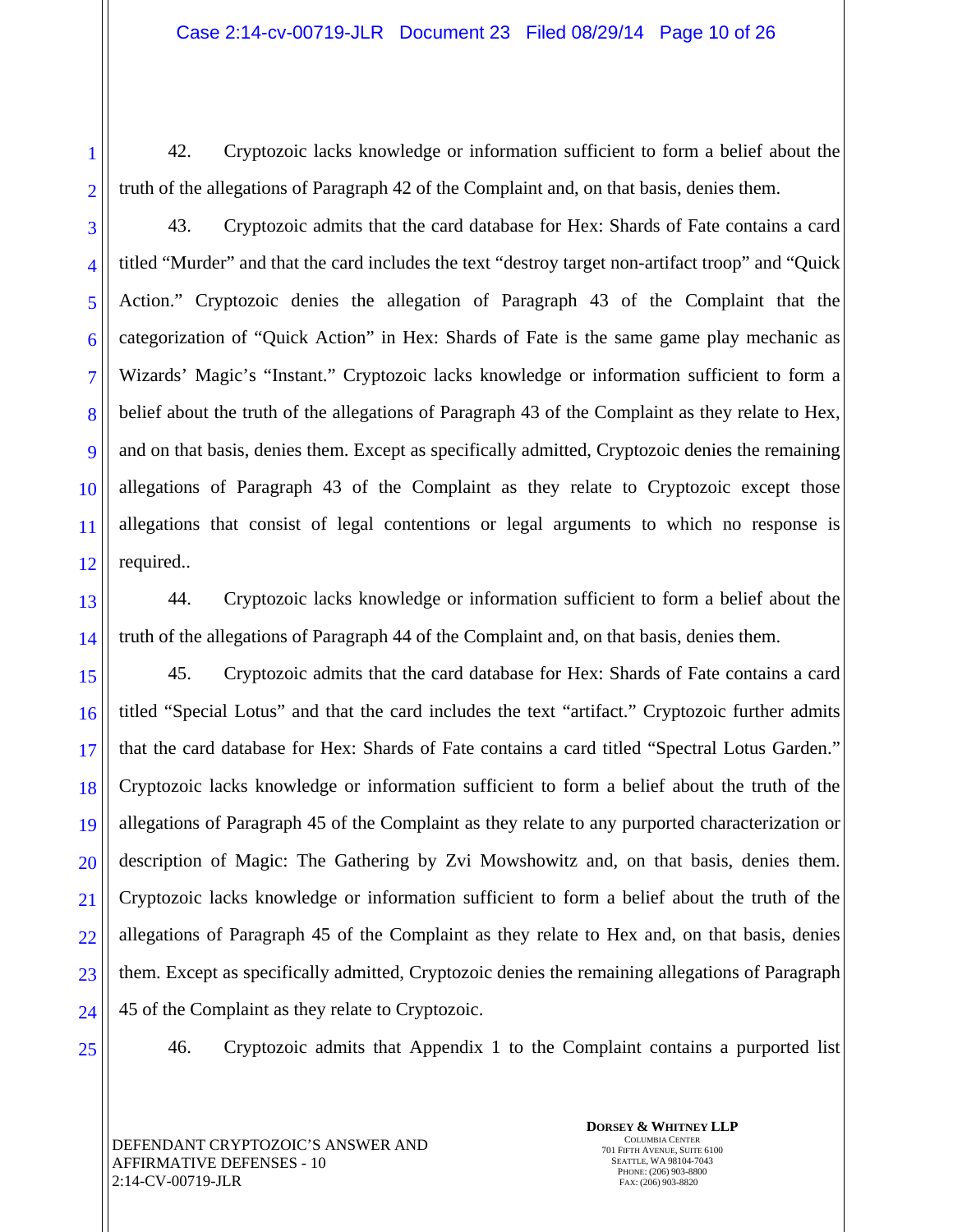2 comparing cards from Hex: Shards of Fate with cards purportedly from "Magic: The Gathering." Cryptozoic lacks knowledge or information sufficient to form a belief about the truth of the allegations of Paragraph 46 of the Complaint as they relate to Hex and, on that basis, denies them. Except as specifically admitted, Cryptozoic denies the remaining allegations of Paragraph 46 of the Complaint as they relate to Cryptozoic.

47. Cryptozoic admits that Dan Clark is a game designer working on the Hex: Shards of Fate game. Cryptozoic admits that the IP address 207.7.98.98 is registered to Cryptozoic Entertainment, Inc. Cryptozoic lacks knowledge or information sufficient to form a belief about the truth of the allegations of Paragraph 47 of the Complaint as they relate to Hex and, on that basis, denies them. Cryptozoic lacks knowledge or information sufficient to form a belief about the truth of the remaining allegations of Paragraph 47 of the Complaint as they relate to Cryptozoic and, on that basis, denies them.

48. Cryptozoic admits that it participated in a Kickstarter fundraising campaign in 2012. Cryptozoic further admits the rules regarding Hex: Shards of Fate are set forth at https://hextcg.com/howtoplay/. Cryptozoic further admits that the card database for the Hex: Shards of Fate game contains separate cards titled "Wrath of Zakiir" and "Zombie". Cryptozoic lacks knowledge or information sufficient to form a belief about the truth of the allegations of Paragraph 48 of the Complaint as they relate to Hex and, on that basis, denies them. Except as specifically admitted, Cryptozoic denies the remaining allegations of Paragraph 48 of the Complaint as they relate to Cryptozoic.

49. Cryptozoic admits that a press release issued in connection with the Kickstarter campaign launch and that the press release states "Kickstarter supporters of Hex will be provided with a variety of unique collectable rewards including Beta invites for early access to the game. Depending on their pledge level, backers can receive exclusive cards only available through the Kickstarter campaign, customizable sleeves, starter sets, booster packs, in-game

**DORSEY & WHITNEY LLP** COLUMBIA CENTER 701 FIFTH AVENUE, SUITE 6100 SEATTLE, WA 98104-7043 PHONE: (206) 903-8800 FAX: (206) 903-8820

1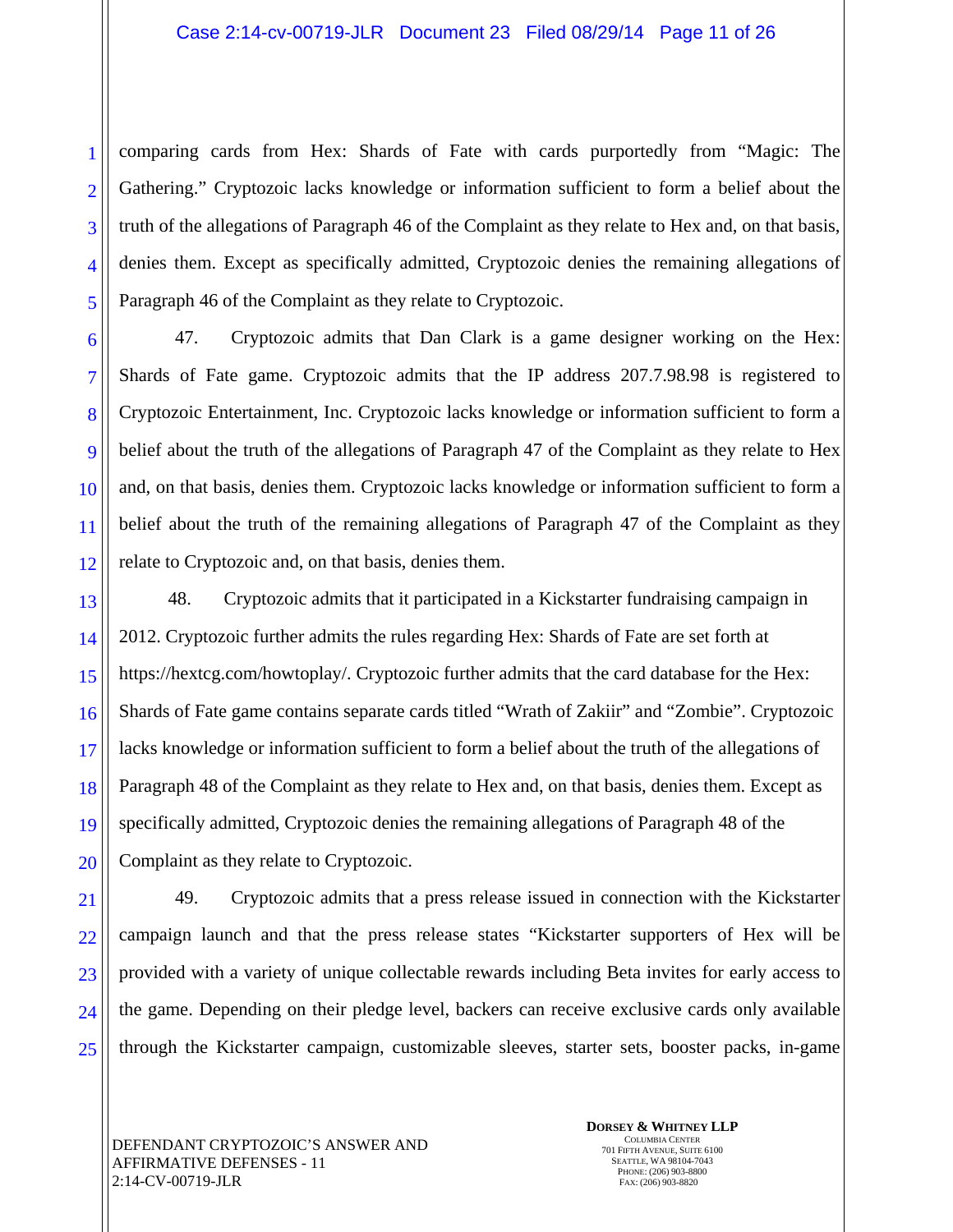bonuses such as increased loot drops and special equipment, exclusive access to tournaments and much more. At the highest level, 'Producer Tier' backers will receive executive producer credit, a vanity card, and the once-in-a-lifetime opportunity to create their own personalized trading card." Cryptozoic lacks knowledge or information sufficient to form a belief about the truth of the allegations of Paragraph 49 of the Complaint as they relate to Hex and, on that basis, denies them. Except as specifically admitted, Cryptozoic denies the remaining allegations of Paragraph 49 of the Complaint as they relate to Cryptozoic.

50. Cryptozoic admits the allegations of Paragraph 50 of the Complaint.

51. Cryptozoic lacks knowledge or information sufficient to form a belief about the truth of the allegations of Paragraph 51 of the Complaint and, on that basis, denies them. Cryptozoic denies that Cryptozoic has infringed any protectable intellectual property right in the Magic game.

52. Cryptozoic admits that the card database for Hex: Shards of Fate contains a card titled "Corrupt Harvester." Except as specifically admitted, Cryptozoic denies the allegations of Paragraph 52 of the Complaint as they relate to any alleged similarity between Hex: Shards of Fate "troops" cards and Wizards' Magic "creatures" cards. Cryptozoic lacks knowledge or information sufficient to form a belief about the truth of the remaining allegations of Paragraph 52 of the Complaint as they relate to Wizards' "creatures" cards and their abilities and, on that basis, denies them. Except as specifically admitted, Cryptozoic lacks knowledge or information sufficient to form a belief about the truth of the allegations of Paragraph 52 of the Complaint as they relate to any third-party comparison between Hex: Shards of Fate cards and Wizards' Magic cards and, on that basis, denies them.

53. Cryptozoic admits that the card database for Hex: Shards of Fate contains cards titled "Blessing the Fallen," "Sapper's Charge," "Oracle Song," and "Wild Growth." Except as specifically admitted, Cryptozoic lacks knowledge or information sufficient to form a belief

1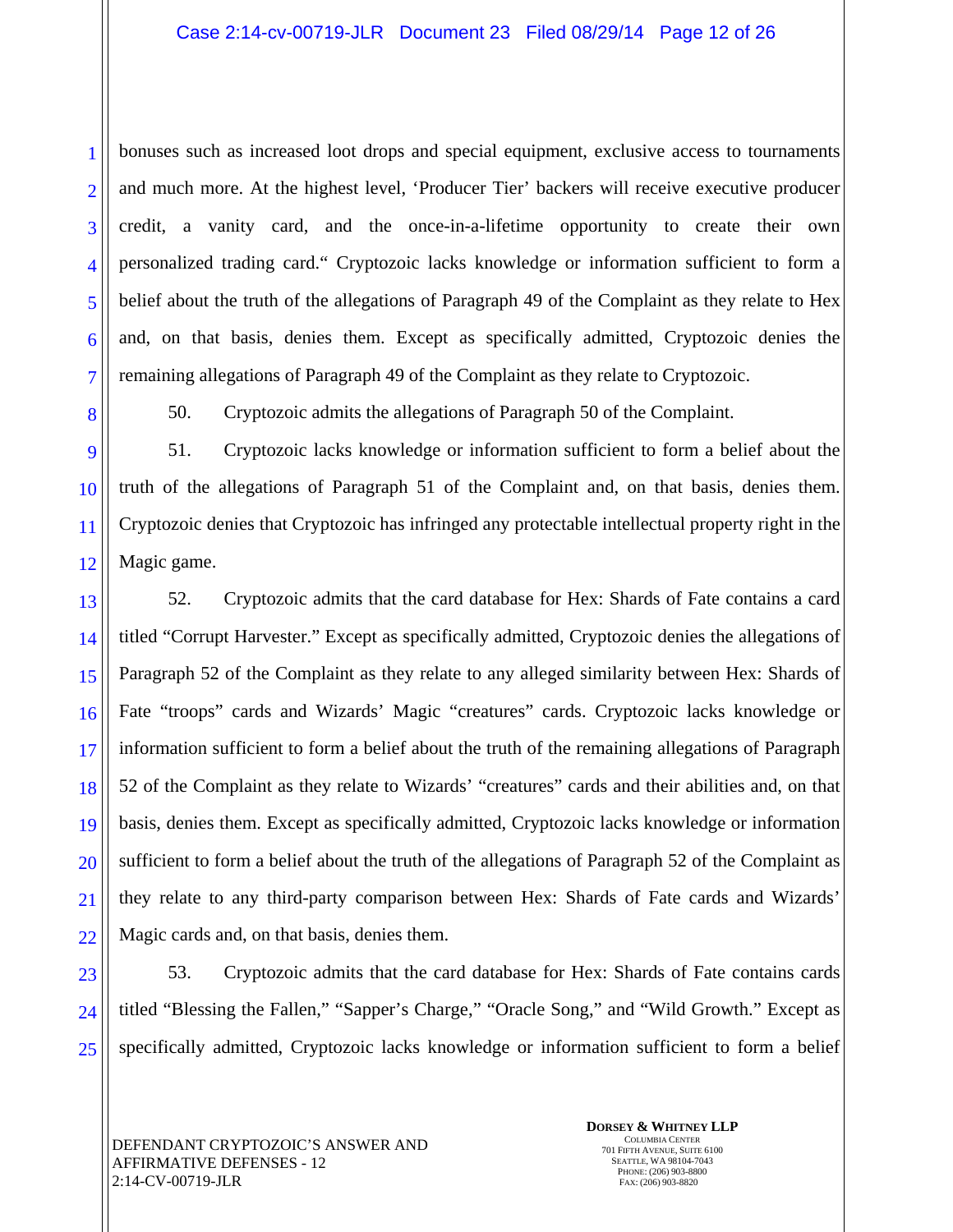3 about the truth of the allegations of Paragraph 53 of the Complaint as they relate to any thirdparty comparison between Hex: Shards of Fate card sets and Wizards' Magic card sets and, on that basis, denies them. Cryptozoic denies the remaining allegations of Paragraph 53 of the Complaint.

54. Cryptozoic admits that the card database for Hex: Shards of Fate contains a card titled "Wild Shard." Except as specifically admitted, Cryptozoic lacks knowledge or information sufficient to form a belief about the truth of the allegations of Paragraph 54 of the Complaint as they relate to any third-party comparison between Hex: Shards of Fate card sets and Wizards' Magic card sets and, on that basis, denies them. Cryptozoic denies the remaining allegations of Paragraph 54 of the Complaint.

11 12 13 55. Cryptozoic lacks knowledge or information sufficient to form a belief about the truth of the allegations of Paragraph 55 of the Complaint and, on that basis, denies them. Cryptozoic denies the allegations of Paragraph 55 as to user confusion.

14 15 16 56. Cryptozoic lacks knowledge or information sufficient to form a belief about the truth of the allegations of Paragraph 56 of the Complaint and, on that basis, denies them. Cryptozoic denies the allegations of Paragraph 56 as to user confusion.

17 18 19 20 57. Cryptozoic admits that Paragraph 57 of the Complaint purports to show a screenshot of the game Hex: Shards of Fate and a screen shot of the game "Duels of the Planeswalkers 2014". Except as specifically admitted, Cryptozoic denies the remaining allegations of Paragraph 57 of the Complaint.

21 22 23 24 25 58. Cryptozoic admits that the webpage at https://hextcg.com/tell-all-your-friends contains the statement "If it ain't broke, don't fix it" but denies the truth of Plaintiff's characterizations of the statement. Cryptozoic lacks knowledge or information sufficient to form a belief about the truth of the allegations of Paragraph 58 of the Complaint as they relate to Hex and, on that basis, denies them. Except as specifically admitted, Cryptozoic lacks knowledge or

1

2

4

5

6

7

8

9

10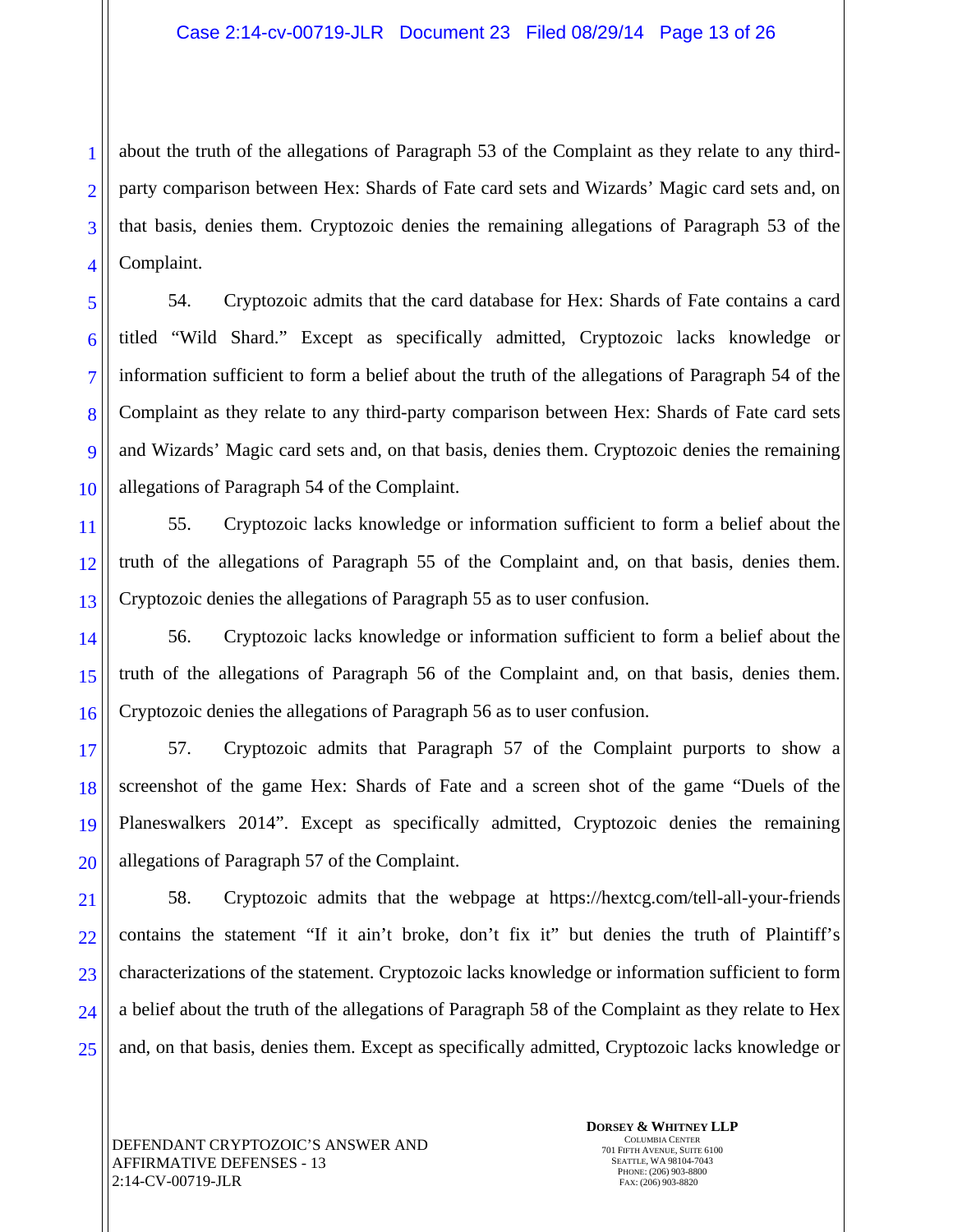information sufficient to form a belief about the truth of the remaining allegations of Paragraph 58 of the Complaint as they relate to Cryptozoic and, on that basis, denies them. Cryptozoic denies any allegation that Hex: Shards of Fate is an "identical copy of Magic."

59. Cryptozoic admits that in March of 2014, Wizards contacted Cryptozoic and informed Cryptozoic of Wizards' alleged intellectual property rights in "Magic: The Gathering." Cryptozoic lacks knowledge or information sufficient to form a belief about the truth of the allegations of Paragraph 59 of the Complaint as they relate to the table included in Paragraph 59 of the Complaint and which "elements Wizards found unacceptable." Except as specifically admitted, Cryptozoic denies the remaining allegations of Paragraph 59 of the Complaint as they relate to Cryptozoic.

14 60. Cryptozoic lacks knowledge or information sufficient to form a belief about the truth of the allegations of Paragraph 60 of the Complaint as they relate to Hex and, on that basis, denies them. Cryptozoic denies the allegations of Paragraph 60 of the Complaint as they relate to Cryptozoic.

15

1

2

3

4

5

6

7

8

9

10

11

12

13

16

17

18

19

20

21

22

23

#### **V. FIRST CAUSE OF ACTION**

## **COPYRIGHT INFRINGEMENT [17 U.S.C. §§101, SEQ.]**

61. Cryptozoic incorporates by reference its denials and responses to Paragraphs 1-60 as if fully set forth herein. Cryptozoic lacks knowledge or information sufficient to form a belief about the truth of the allegations of Paragraph 61 of the Complaint as they relate to Hex and, on that basis, denies them. Cryptozoic lacks knowledge or information sufficient to form a belief about the truth of the remaining allegations of Paragraph 61 of the Complaint as they relate to Cryptozoic and, on that basis, denies them. Cryptozoic denies having access to copyrighted material.

24 25 62. Cryptozoic lacks knowledge or information sufficient to form a belief about the truth of the allegations of Paragraph 62 of the Complaint as they relate to Hex and, on that basis,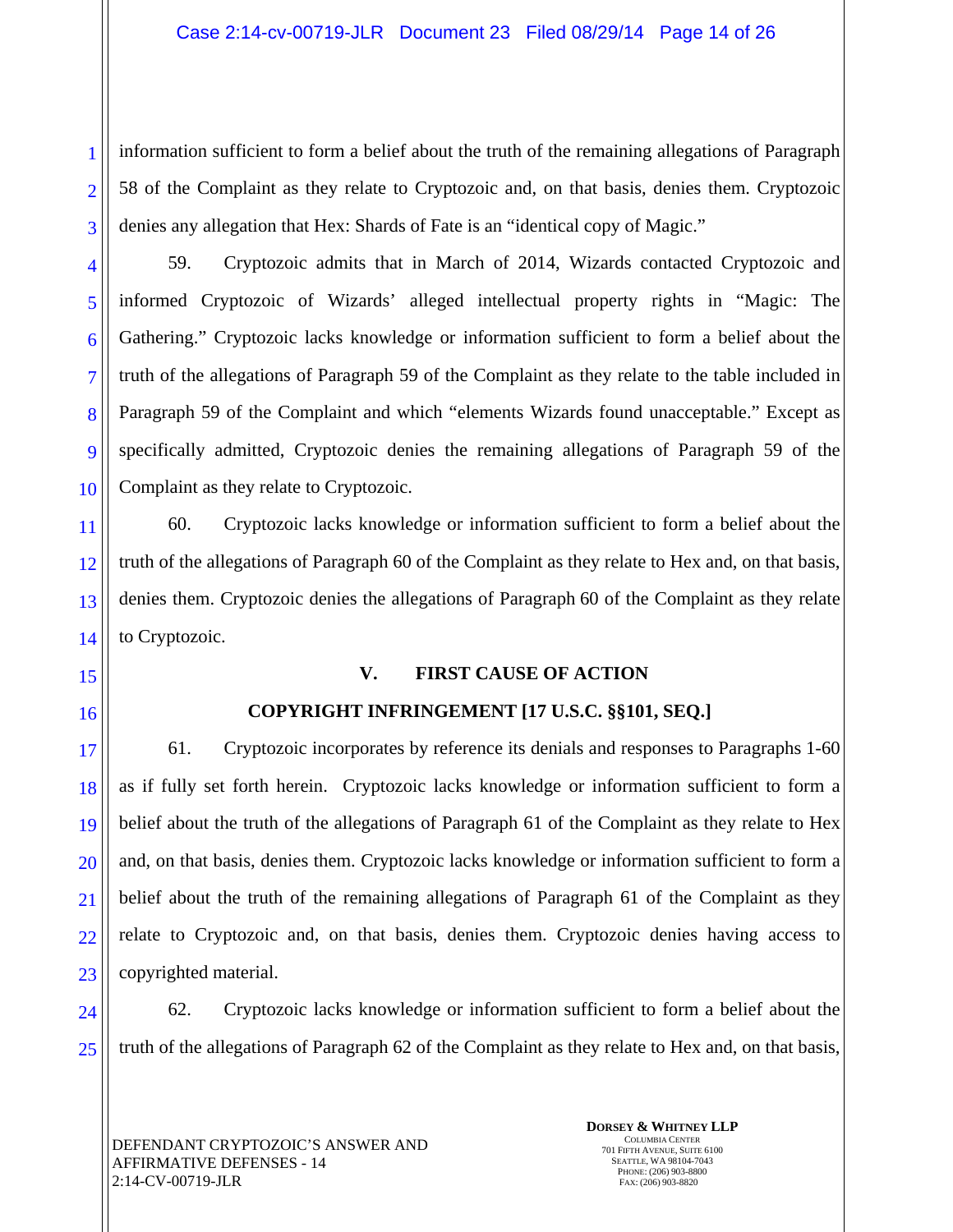2 denies them. Cryptozoic denies the allegations of Paragraph 62 of the Complaint as they relate to Cryptozoic.

5 63. Cryptozoic lacks knowledge or information sufficient to form a belief about the truth of the allegations of Paragraph 63 of the Complaint as they relate to Hex and, on that basis, denies them. Cryptozoic denies the allegations of Paragraph 63 of the Complaint as they relate to Cryptozoic.

8 10 64. Cryptozoic lacks knowledge or information sufficient to form a belief about the truth of the allegations of Paragraph 64 of the Complaint as they relate to Hex and, on that basis, denies them. Cryptozoic denies the allegations of Paragraph 64 of the Complaint as they relate to Cryptozoic.

11 12 13 14 15 16 65. Cryptozoic admits that the Kickstarter fundraising campaign has raised "in excess of two million dollars." Cryptozoic lacks knowledge or information sufficient to form a belief about the truth of the allegations of Paragraph 65 of the Complaint as they relate to Hex and, on that basis, denies them. Cryptozoic lacks knowledge or information sufficient to form a belief about the truth of the remaining allegations of Paragraph 65 of the Complaint as they relate to Cryptozoic and, on that basis, denies them.

17 18 19 20 66. Cryptozoic lacks knowledge or information sufficient to form a belief about the truth of the allegations of Paragraph 66 of the Complaint as they relate to Hex and, on that basis, denies them. Cryptozoic denies the allegations of Paragraph 66 of the Complaint as they relate to Cryptozoic.

21 22 23 24 67. Cryptozoic lacks knowledge or information sufficient to form a belief about the truth of the allegations of Paragraph 67 of the Complaint as they relate to Hex and, on that basis, denies them. Cryptozoic denies the allegations of Paragraph 67 of the Complaint as they relate to Cryptozoic.

25

1

3

4

6

7

9

68. Cryptozoic lacks knowledge or information sufficient to form a belief about the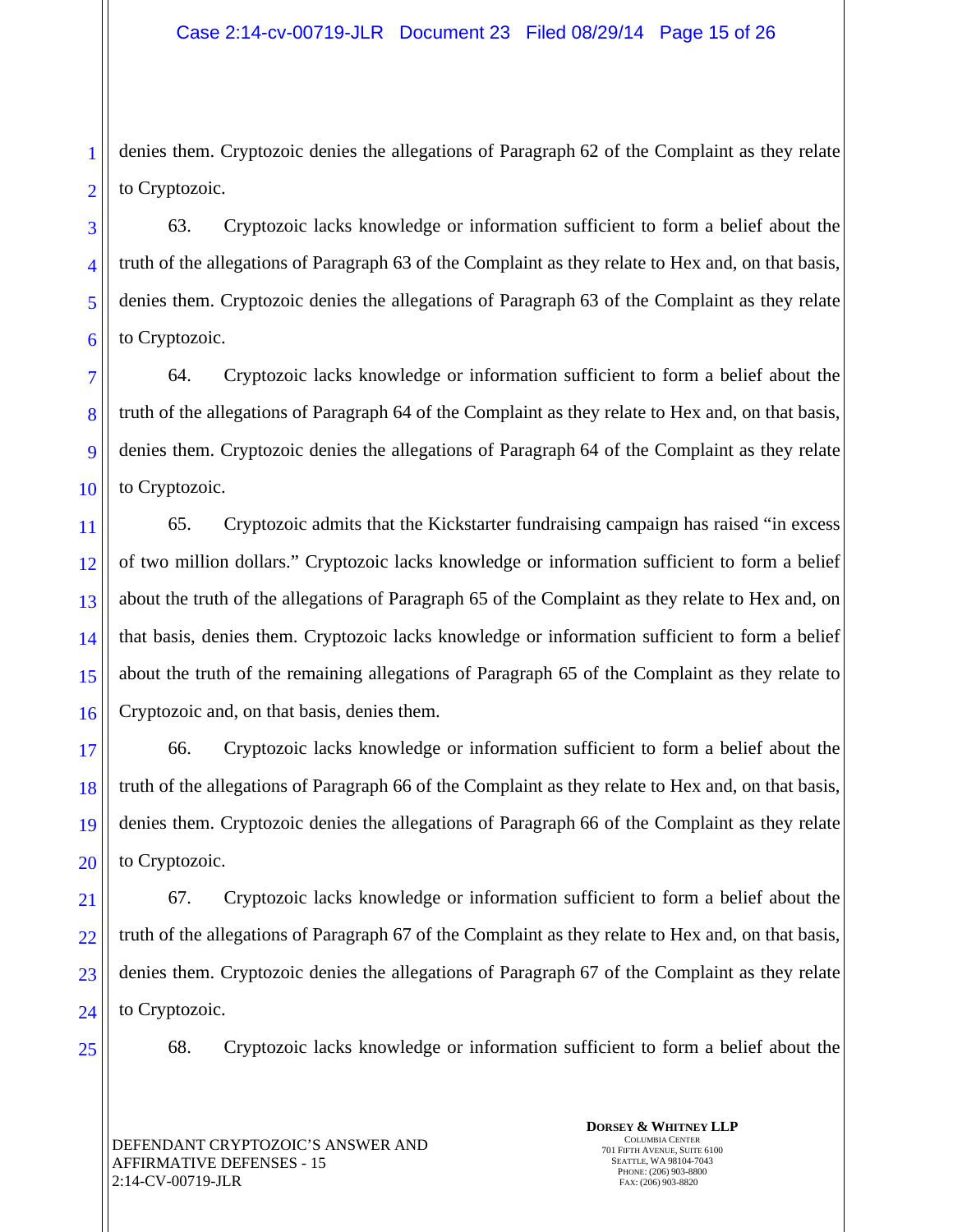2 3 truth of the allegations of Paragraph 68 of the Complaint as they relate to Hex and, on that basis, denies them. Cryptozoic denies the allegations of Paragraph 68 of the Complaint as they relate to Cryptozoic.

69. Cryptozoic lacks knowledge or information sufficient to form a belief about the truth of the allegations of Paragraph 69 of the Complaint as they relate to Hex and, on that basis, denies them. Cryptozoic denies the allegations of Paragraph 69 of the Complaint as they relate to Cryptozoic.

# **VI. SECOND CAUSE OF ACTION**

# **(LANHAM ACT UNFAIR COMPETITION, FALSE ENDORSEMENT AND FALSE DESIGNATION OF ORIGIN [15 U.S.C. 1125(A)])**

70. Cryptozoic incorporates by reference its denials and responses to Paragraphs 1-69 as if fully set forth herein.

13 14 15 16 71. Cryptozoic lacks knowledge or information sufficient to form a belief about the truth of the allegations of Paragraph 71 of the Complaint as they relate to Hex and, on that basis, denies them. Cryptozoic denies the allegations of Paragraph 71 of the Complaint as they relate to Cryptozoic.

17

18

1

4

5

6

7

8

9

10

11

12

72. Cryptozoic denies the allegations of Paragraph 72 of the Complaint.

73. Cryptozoic denies the allegations of Paragraph 73 of the Complaint.

19 20 21 22 23 24 74. Cryptozoic lacks knowledge or information sufficient to form a belief about the truth of the allegations of Paragraph 74 of the Complaint as they relate to Hex and, on that basis, denies them. Cryptozoic objects to the use of the term "Defendant" as indefinite and therefore denies all allegations relating to "Defendant." To the extent the term "Defendant" is meant to reference Cryptozoic, Cryptozoic denies all allegations of Paragraph 74 of the Complaint as they relate to Cryptozoic.

25

75. Cryptozoic lacks knowledge or information sufficient to form a belief about the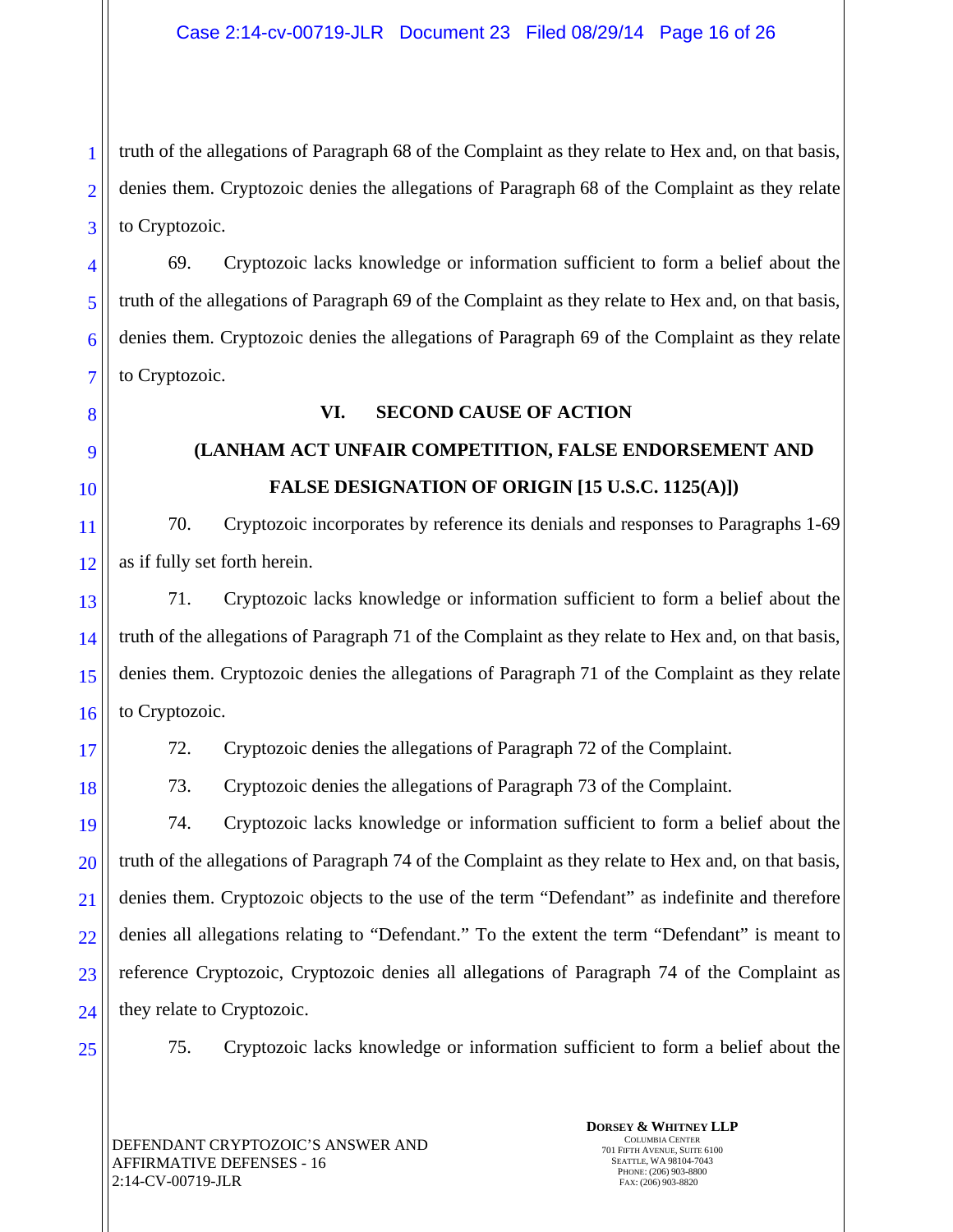3 truth of the allegations of Paragraph 75 of the Complaint as they relate to Hex and, on that basis, denies them. Cryptozoic denies the allegations of Paragraph 75 of the Complaint as they relate to Cryptozoic.

76. Cryptozoic lacks knowledge or information sufficient to form a belief about the truth of the allegations of Paragraph 76 of the Complaint as they relate to Hex and, on that basis, denies them. Cryptozoic denies the allegations of Paragraph 76 of the Complaint as they relate to Cryptozoic.

77. Cryptozoic lacks knowledge or information sufficient to form a belief about the truth of the allegations of Paragraph 77 of the Complaint as they relate to Hex and, on that basis, denies them. Cryptozoic denies the allegations of Paragraph 77 of the Complaint as they relate to Cryptozoic.

12 13 14 15 16 78. Cryptozoic admits that the Kickstarter fundraising campaign has raised "in excess of two million dollars." Cryptozoic lacks knowledge or information sufficient to form a belief about the truth of the allegations of Paragraph 78 of the Complaint as they relate to Hex and, on that basis, denies them. Cryptozoic denies the remaining allegations of Paragraph 78 of the Complaint as they relate to Cryptozoic.

17 18 19 20 79. Cryptozoic lacks knowledge or information sufficient to form a belief about the truth of the allegations of Paragraph 79 of the Complaint as they relate to Hex and, on that basis, denies them. Cryptozoic denies the allegations of Paragraph 79 of the Complaint as they relate to Cryptozoic.

**VII. THIRD CAUSE OF ACTION (LANHAM ACT UNFAIR COMPETITION, TRADE DRESS DILUTION [15 U.S.C. 1125(C)])** 

80. Cryptozoic incorporates by reference its denials and responses to Paragraphs 1-79 as if fully set forth herein.

25

21

22

23

24

1

2

4

5

6

7

8

9

10

11

81. Cryptozoic lacks knowledge or information sufficient to form a belief about the

DEFENDANT CRYPTOZOIC'S ANSWER AND AFFIRMATIVE DEFENSES - 17 2:14-CV-00719-JLR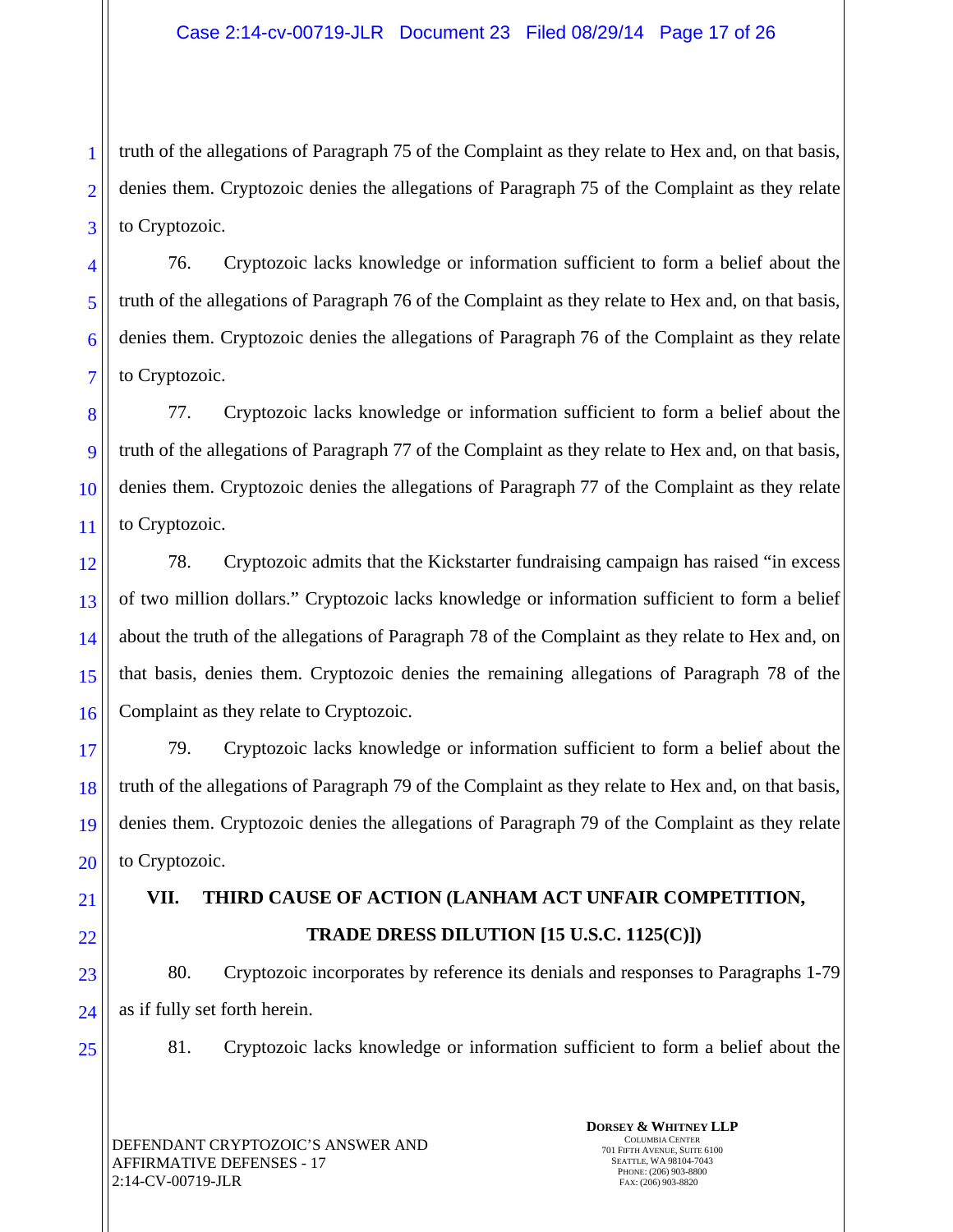truth of the allegations of Paragraph 81 of the Complaint as they relate to Hex and, on that basis, denies them. Cryptozoic denies the allegations of Paragraph 81 of the Complaint as they relate to Cryptozoic.

82. Cryptozoic lacks knowledge or information sufficient to form a belief about the truth of the allegations of Paragraph 82 of the Complaint as they relate to Hex and, on that basis, denies them. Cryptozoic denies the allegations of Paragraph 82 of the Complaint as they relate to Cryptozoic.

83. Cryptozoic denies the allegations of Paragraph 83 of the Complaint.

84. Cryptozoic denies the allegations of Paragraph 84 of the Complaint.

85. Cryptozoic lacks knowledge or information sufficient to form a belief about the truth of the allegations of Paragraph 85 of the Complaint as they relate to Hex and, on that basis, denies them. Cryptozoic objects to the use of the term "Defendant" as indefinite and therefore denies all allegations relating to "Defendant." To the extent the term "Defendant" is meant to reference Cryptozoic, Cryptozoic denies all allegations of Paragraph 74 as they relate to Cryptozoic.

86. Cryptozoic lacks knowledge or information sufficient to form a belief about the truth of the allegations of Paragraph 86 of the Complaint as they relate to Hex and, on that basis, denies them. Cryptozoic denies the allegations of Paragraph 86 of the Complaint as they relate to Cryptozoic.

87. Cryptozoic lacks knowledge or information sufficient to form a belief about the truth of the allegations of Paragraph 87 of the Complaint as they relate to Hex and, on that basis, denies them. Cryptozoic denies the allegations of Paragraph 87 of the Complaint as they relate to Cryptozoic.

24 25 88. Cryptozoic admits that the Kickstarter fundraising campaign has raised "in excess of two million dollars." Cryptozoic lacks knowledge or information sufficient to form a belief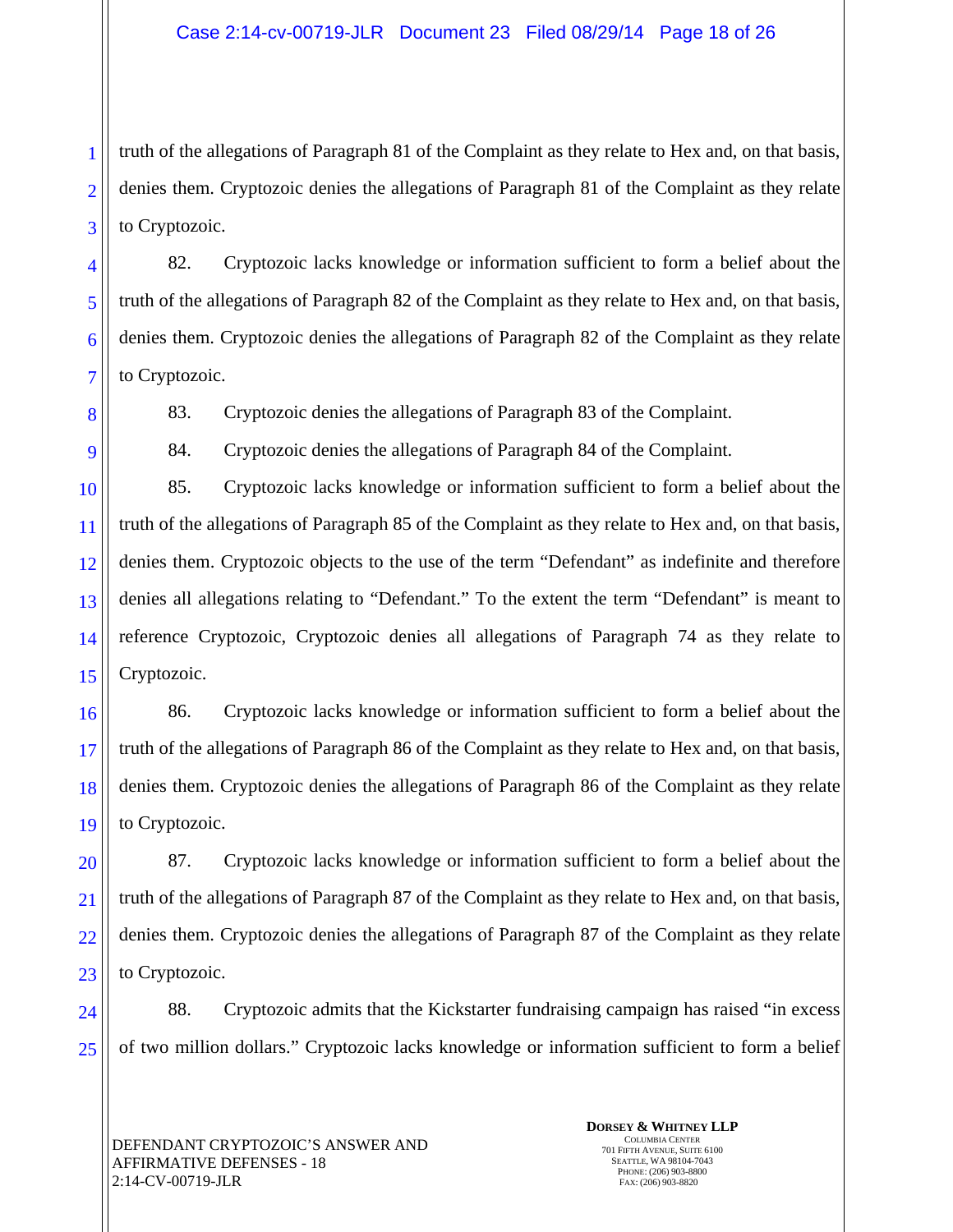3 about the truth of the allegations of Paragraph 88 of the Complaint as they relate to Hex and, on that basis, denies them. Cryptozoic denies the remaining allegations of Paragraph 88 of the Complaint as they relate to Cryptozoic.

89. Cryptozoic lacks knowledge or information sufficient to form a belief about the truth of the allegations of Paragraph 89 of the Complaint as they relate to Hex and, on that basis, denies them. Cryptozoic denies the allegations of Paragraph 89 of the Complaint as they relate to Cryptozoic.

## **VIII. FOURTH CAUSE OF ACTION**

# **(PATENT ACT – PATENT INFRINGEMENT [35 U.S.C. 271])**

90. Cryptozoic incorporates by reference its denials and responses to Paragraphs 1-89 as if fully set forth herein.

12 13 14 15 91. Cryptozoic lacks knowledge or information sufficient to form a belief about the truth of the allegations of Paragraph 91 of the Complaint as they relate to Hex and, on that basis, denies them. Cryptozoic denies the remaining allegations of Paragraph 91 of the Complaint as they relate to Cryptozoic.

16 17 18 19 20 21 22 92. Cryptozoic admits that United States Patent No. 5,662,332 ("the '332 patent") was issued with 60 claims, including over 25 independent claims in 1997 to Wizards and reissued as United States Patent No. RE 37,957 ("the '957 Patent") with 60 claims, including over 25 independent claims in 2003. Cryptozoic lacks knowledge or information sufficient to form a belief about the truth of the remaining allegations of Paragraph 92 of the Complaint regarding the '332 Patent and the '957 Patent and, on that basis, denies them. Cryptozoic denies the remaining allegations on Paragraph 92 of the Complaint.

23 24 25 93. Cryptozoic lacks knowledge or information sufficient to form a belief about the truth of the allegations of Paragraph 93 of the Complaint as they relate to Hex and, on that basis, denies them. Cryptozoic denies the allegations of Paragraph 93 of the Complaint as they relate

1

2

4

5

6

7

8

9

10

11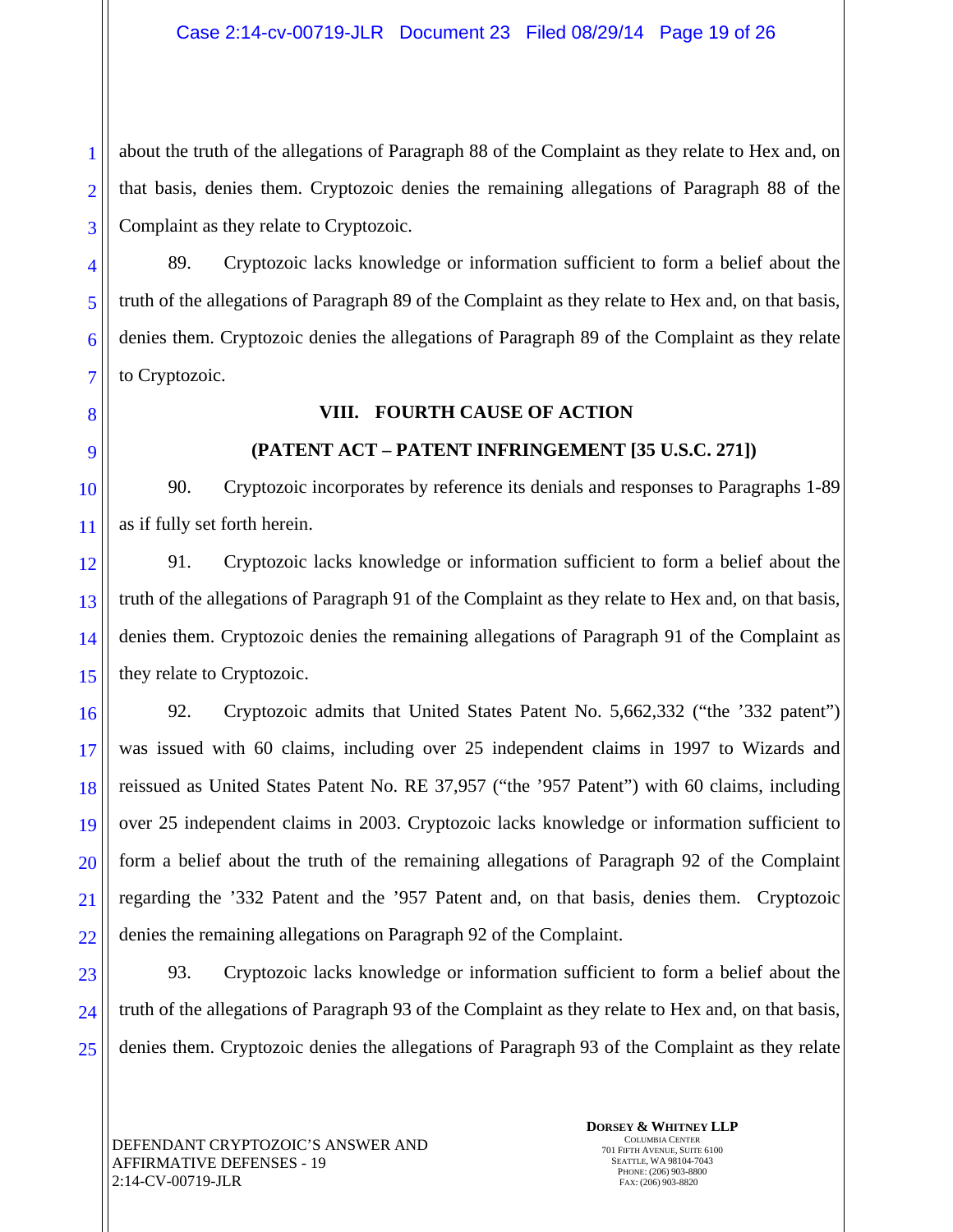to Cryptozoic.

94. Cryptozoic lacks knowledge or information sufficient to form a belief about the truth of the allegations of Paragraph 94 of the Complaint as they relate to Hex and, on that basis, denies them. Cryptozoic denies the allegations of Paragraph 94 of the Complaint as they relate to Cryptozoic.

95. Cryptozoic lacks knowledge or information sufficient to form a belief about the truth of the allegations of Paragraph 95 of the Complaint as they relate to Hex and, on that basis, denies them. Cryptozoic denies the allegations of Paragraph 95 of the Complaint as they relate to Cryptozoic.

# **IX. RESPONSE TO PLAINTIFF'S PRAYER FOR RELIEF**

Cryptozoic denies that Plaintiff is entitled to any relief in this action.

# **X. AFFIRMATIVE DEFENSES**

By alleging the Affirmative Defenses set forth below, Cryptozoic does not agree or concede that they bear the burden of proof or the burden of persuasion on any of these issues, whether in whole or in part. For their Affirmative Defenses to the Complaint, Cryptozoic alleges as follows:

# **FIRST AFFIRMATIVE DEFENSE**

# **(Failure to State a Claim for Relief)**

Wizards' Complaint, on one or more claims for relief set forth therein, fails to state a claim upon which relief can be granted.

# **SECOND AFFIRMATIVE DEFENSE**

# **(Lack of Subject Matter Jurisdiction/Failure to Register Copyright)**

Wizards' claims are barred for a lack of subject matter jurisdiction because it lacks valid copyright registrations for the intellectual property rights asserted, or has not properly or timely registered the works.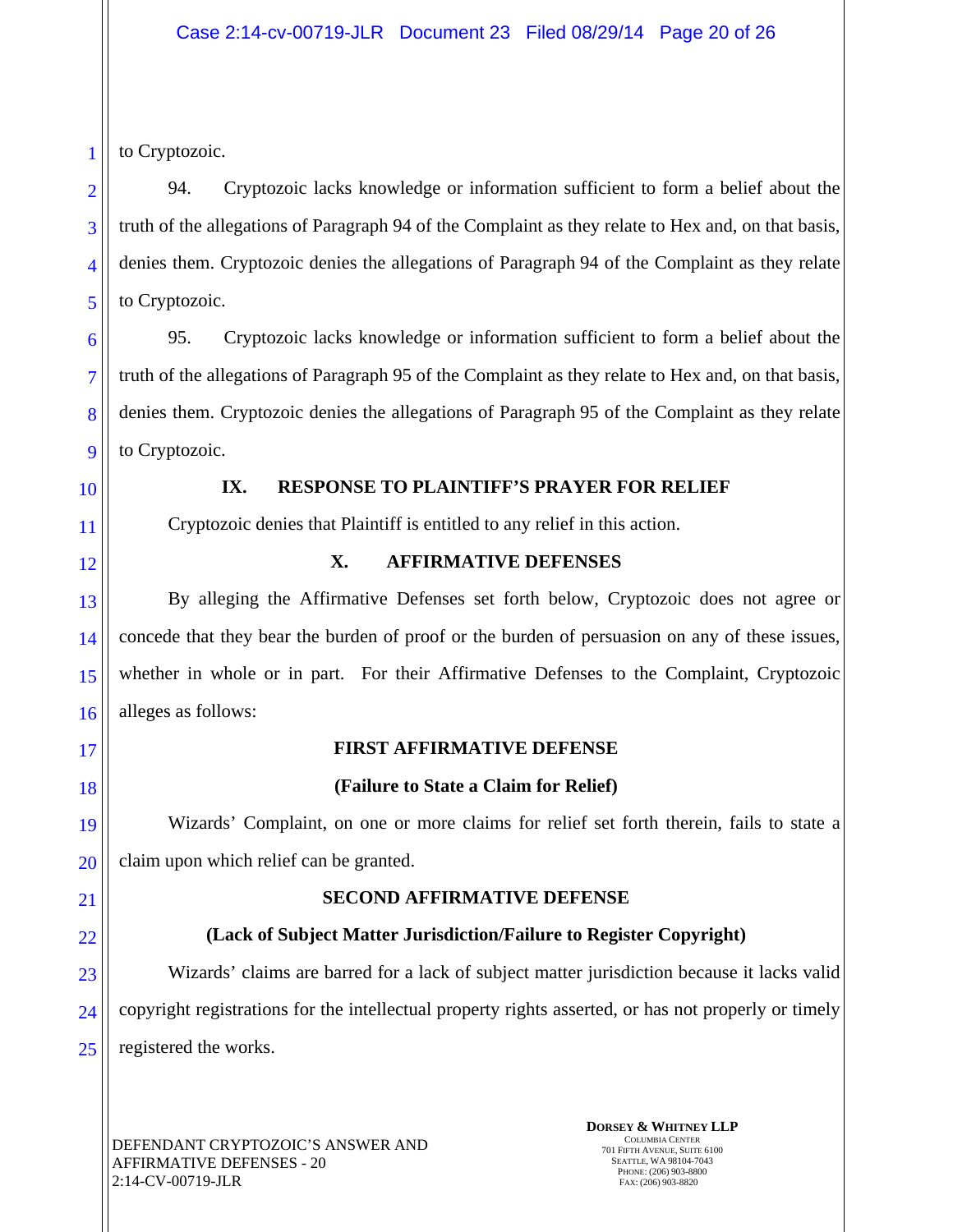#### **THIRD AFFIRMATIVE DEFENSE**

#### **(Lack of Personal Jurisdiction)**

The Court cannot adjudicate Wizards' claims because it lacks personal jurisdiction over Cryptozoic.

#### **FOURTH AFFIRMATIVE DEFENSE**

## **(Improper Venue)**

The Court cannot adjudicate Wizards' claims because venue is improper.

## **FIFTH AFFIRMATIVE DEFENSE**

#### **(No Basis for an Injunction)**

Wizards is not entitled to an injunction because (1) it is not likely to prevail on the merits,

11 (2) Wizards has not suffered and will not suffer irreparable harm because of any conduct by

12 Cryptozoic, and (3) Wizards has an adequate remedy at law for its alleged injury.

## **SIXTH AFFIRMATIVE DEFENSE**

#### **(No Willful Infringement)**

Wizards' claims for enhanced damages and an award of fees and costs against the Cryptozoic have no basis in fact or law and should be denied.

## **SEVENTH AFFIRMATIVE DEFENSE**

## **(No Damage)**

19 20 21 Without admitting that the Complaint states a claim, there has been no damage in any amount, manner or at all by reason of any act alleged in the Complaint as to Cryptozoic, and the relief prayed for in the Complaint therefore cannot be granted.

# 22

23

1

2

3

4

5

6

7

8

9

10

13

14

15

16

17

18

# **EIGHTH AFFIRMATIVE DEFENSE (Non-Infringement of the Patent-In-Suit)**

24 25 Cryptozoic has not engaged in any act that constitutes direct or indirect infringement of any valid claim of the '957 patent, either literally or under the doctrine of equivalents.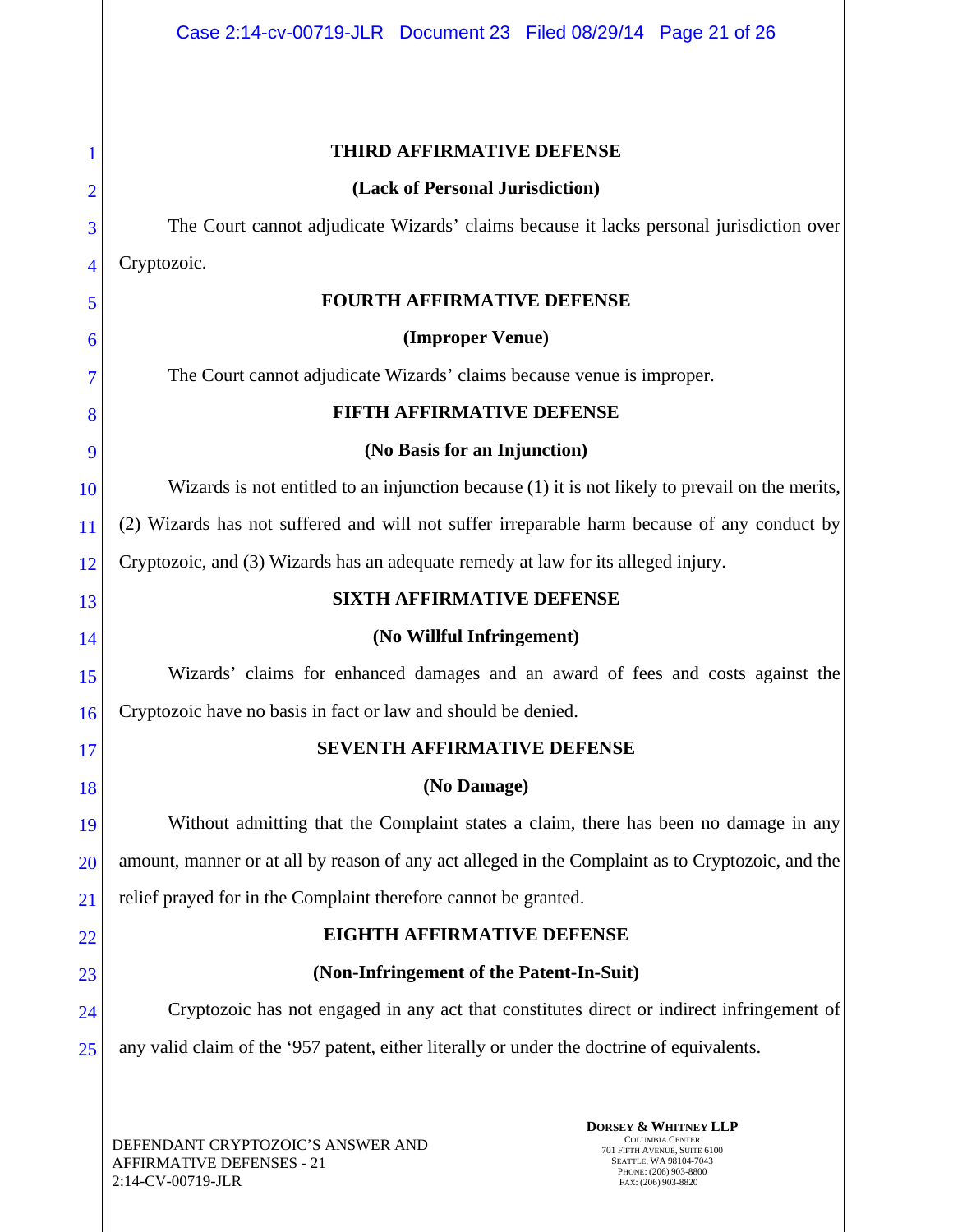#### **NINTH AFFIRMATIVE DEFENSE**

#### **(Invalidity of the Patent-In-Suit)**

The claims of the '957 patent are invalid for failure to comply with one or more of the requirements of Title 35, United States Code including, without limitation, §§ 101, 102, 103, and/or 112.

#### **TENTH AFFIRMATIVE DEFENSE**

#### **(Estoppel)**

8 9 10 11 12 13 14 15 Plaintiff is estopped from construing any valid claim of the '957 Patent to be infringed or to have been infringed, either literally or by application of the doctrine of equivalents, by any product made, used, imported, sold, or offered for sale by Cryptozoic in view of prior art and/or because of admissions, representations, and/or statements made to the United States Patent and Trademark Office during prosecution or reexamination of any application leading to the issuance of the '957 Patent and any related patents, because of disclosure or language in the specification of the patents-in-suit and any related patent, and/or because of limitations in the claims of the '957 Patent.

## **ELEVENTH AFFIRMATIVE DEFENSE**

## **(Limitation on Patent Damages)**

18 19 20 Pursuant to 35 U.S.C. § 286, Plaintiff may not recover damages for any alleged infringement of the '957 Patent committed more than six years prior to the filing of the Complaint.

## **TWELFTH AFFIRMATIVE DEFENSE**

#### **(Non-Infringement of Copyright)**

Cryptozoic has not engaged in any act that constitutes infringement of any valid Wizards copyright.

25

24

16

17

21

22

23

1

2

3

4

5

6

7

DEFENDANT CRYPTOZOIC'S ANSWER AND AFFIRMATIVE DEFENSES - 22 2:14-CV-00719-JLR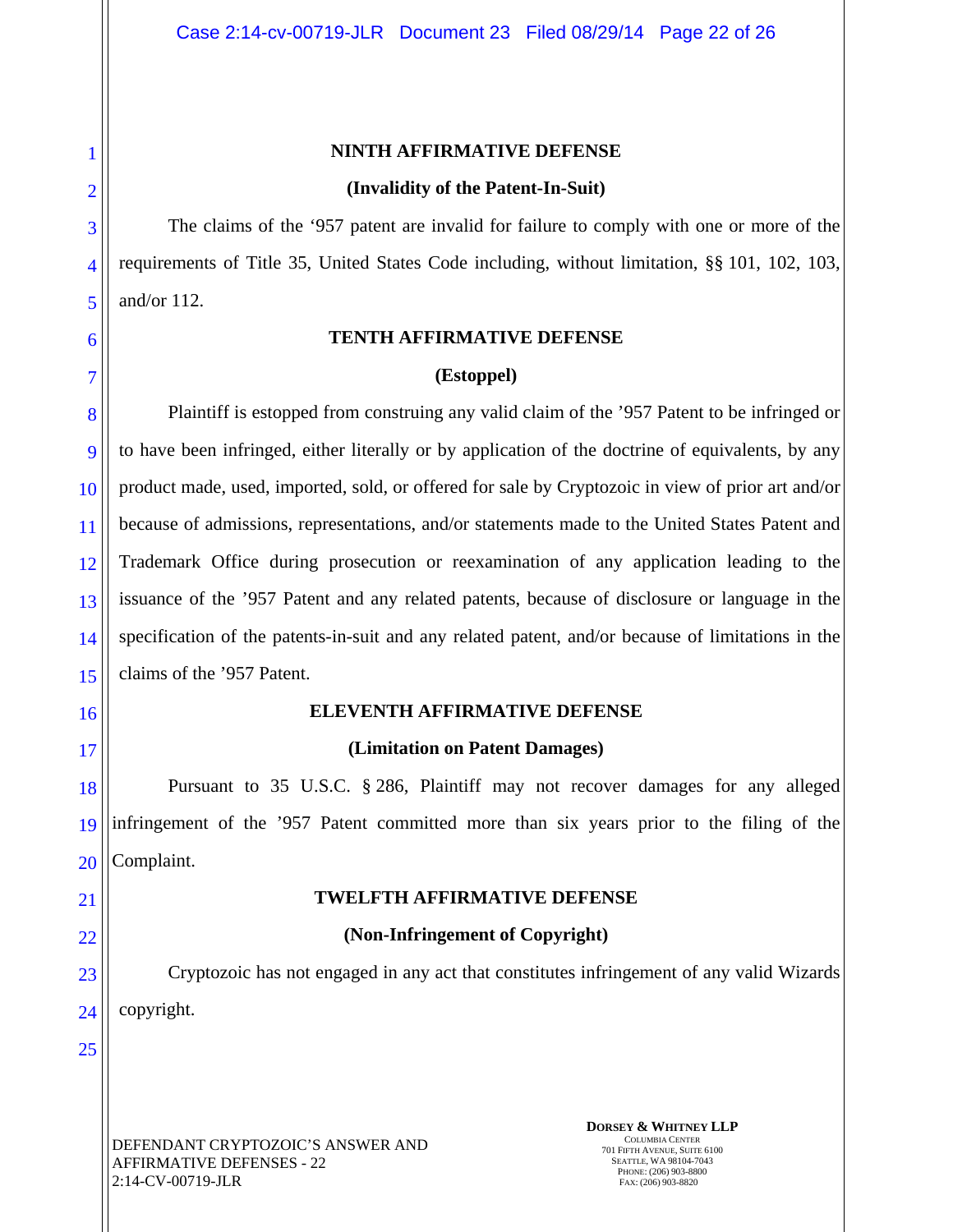|                | <b>THIRTEENTH AFFIRMATIVE DEFENSE</b>                                                                                                                                                                                                                             |  |  |  |  |
|----------------|-------------------------------------------------------------------------------------------------------------------------------------------------------------------------------------------------------------------------------------------------------------------|--|--|--|--|
| $\overline{2}$ | (Invalid or Unenforceable Copyrights)                                                                                                                                                                                                                             |  |  |  |  |
| 3              | Wizards' copyrights are invalid and/or unenforceable, including by reason of lack of                                                                                                                                                                              |  |  |  |  |
| 4              | originality and lack of copyrightable subject matter.                                                                                                                                                                                                             |  |  |  |  |
| 5              | FOURTEENTH AFFIRMATIVE DEFENSE                                                                                                                                                                                                                                    |  |  |  |  |
| 6              | (Copyright Functionality)                                                                                                                                                                                                                                         |  |  |  |  |
| 7              | The alleged violations of Plaintiffs' copyrights by Cryptozoic are barred, in whole or in                                                                                                                                                                         |  |  |  |  |
| 8              | part, on the basis that the alleged copyrights at issue are functional.                                                                                                                                                                                           |  |  |  |  |
| 9              | FIFTEENTH AFFIRMATIVE DEFENSE                                                                                                                                                                                                                                     |  |  |  |  |
| 10             | (Copyright Misuse)                                                                                                                                                                                                                                                |  |  |  |  |
| 11             | Wizards' claims are barred pursuant to the doctrine of copyright misuse.                                                                                                                                                                                          |  |  |  |  |
| 12             | <b>SIXTEENTH AFFIRMATIVE DEFENSE</b>                                                                                                                                                                                                                              |  |  |  |  |
| 13             | (Copyright Fair Use)                                                                                                                                                                                                                                              |  |  |  |  |
| 14             | The alleged violations of Wizards' copyrights by Cryptozoic are <i>de minimis</i> , nominative,                                                                                                                                                                   |  |  |  |  |
| 15             | and fair uses permitted under law.                                                                                                                                                                                                                                |  |  |  |  |
| 16             | <b>SEVENTEENTH AFFIRMATIVE DEFENSE</b>                                                                                                                                                                                                                            |  |  |  |  |
| 17             | (Non-Infringement of Trade Dress)                                                                                                                                                                                                                                 |  |  |  |  |
| 18             | Cryptozoic has not engaged in any act that constitutes infringement of any valid Wizards                                                                                                                                                                          |  |  |  |  |
| 19             | trade dress.                                                                                                                                                                                                                                                      |  |  |  |  |
| 20             | <b>EIGHTEENTH AFFIRMATIVE DEFENSE</b>                                                                                                                                                                                                                             |  |  |  |  |
| 21             | (Invalid or Unenforceable Trade Dress)                                                                                                                                                                                                                            |  |  |  |  |
| 22             | Wizards' trade dress is invalid and/or unenforceable, including by reason of lack of                                                                                                                                                                              |  |  |  |  |
| 23             | distinctiveness and lack of likelihood of confusion, deception, or mistake.                                                                                                                                                                                       |  |  |  |  |
| 24             |                                                                                                                                                                                                                                                                   |  |  |  |  |
| 25             |                                                                                                                                                                                                                                                                   |  |  |  |  |
|                |                                                                                                                                                                                                                                                                   |  |  |  |  |
|                | <b>DORSEY &amp; WHITNEY LLP</b><br><b>COLUMBIA CENTER</b><br>DEFENDANT CRYPTOZOIC'S ANSWER AND<br>701 FIFTH AVENUE, SUITE 6100<br><b>AFFIRMATIVE DEFENSES - 23</b><br>SEATTLE, WA 98104-7043<br>PHONE: (206) 903-8800<br>2:14-CV-00719-JLR<br>FAX: (206) 903-8820 |  |  |  |  |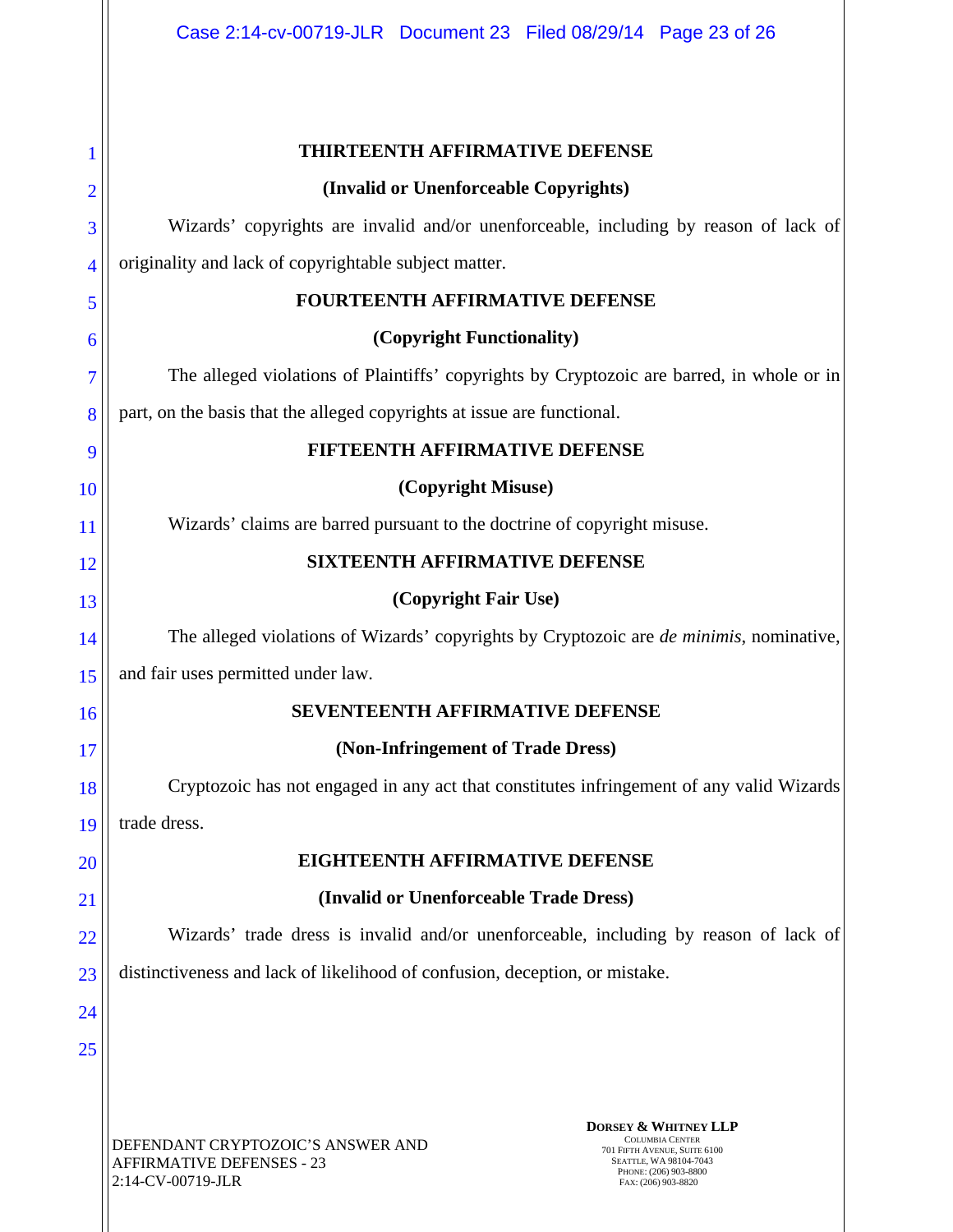|                | NINETEENTH AFFIRMATIVE DEFENSE                                                                      |  |  |  |
|----------------|-----------------------------------------------------------------------------------------------------|--|--|--|
| $\overline{2}$ | (Lack of Secondary Meaning and/or Distinctiveness)                                                  |  |  |  |
| 3              | The claims made in the Complaint and the relief sought therein are barred, in whole or in           |  |  |  |
| 4              | part, on the basis that the alleged trade dress at issue is generic or lacks distinctiveness,       |  |  |  |
| 5              | including, without limitation, secondary meaning.                                                   |  |  |  |
| 6              | <b>TWENTIETH AFFIRMATIVE DEFENSE</b>                                                                |  |  |  |
| 7              | (Trade Dress Functionality)                                                                         |  |  |  |
| 8              | The alleged violations of Wizards' trade dress by Cryptozoic are barred, in whole or in             |  |  |  |
| 9              | part, on the basis that the alleged trade dress at issue is functional.                             |  |  |  |
| 10             | TWENTYFIRST AFFIRMATIVE DEFENSE                                                                     |  |  |  |
| <sup>11</sup>  | (Trade Dress Fair Use)                                                                              |  |  |  |
| 12             | The alleged violations of Wizards' trade dress by Cryptozoic are <i>de minimis</i> , nominative,    |  |  |  |
| 13             | and fair uses permitted under law.                                                                  |  |  |  |
| 14             | TWENTYSECOND AFFIRMATIVE DEFENSE                                                                    |  |  |  |
| 15             | (Trade Dress Misuse)                                                                                |  |  |  |
| 16             | Wizards' claims are barred by the doctrine of misuse of trade dress.                                |  |  |  |
| 17             | TWENTYTHIRD AFFIRMATIVE DEFENSE                                                                     |  |  |  |
| 18             | (No Dilution of Trade Dress)                                                                        |  |  |  |
| 19             | Cryptozoic has not engaged in any act that has caused, or is likely to cause, dilution              |  |  |  |
| 20             | through blurring, tarnishment, or otherwise of any valid Wizards trade dress.                       |  |  |  |
| 21             | <b>TWENTYFOURTH AFFIRMATIVE DEFENSE</b>                                                             |  |  |  |
| 22             | (Reservation of Defenses)                                                                           |  |  |  |
| 23             | Cryptozoic reserves the right to supplement or amend this answer, including through the             |  |  |  |
| 24             | addition of further affirmative defenses, based upon the course of discovery and proceedings in     |  |  |  |
| 25             | this action, including but not limited to, equitable defenses such as laches, waiver, acquiescence, |  |  |  |
|                |                                                                                                     |  |  |  |
|                | <b>DORSEY &amp; WHITNEY LLP</b><br>COLUMBIA CENTER<br>EFFNDANT CRYPTOZOIC'S ANSWER AND              |  |  |  |

DEFENDANT CRYPTOZOIC'S ANSWER AND AFFIRMATIVE DEFENSES - 24 2:14-CV-00719-JLR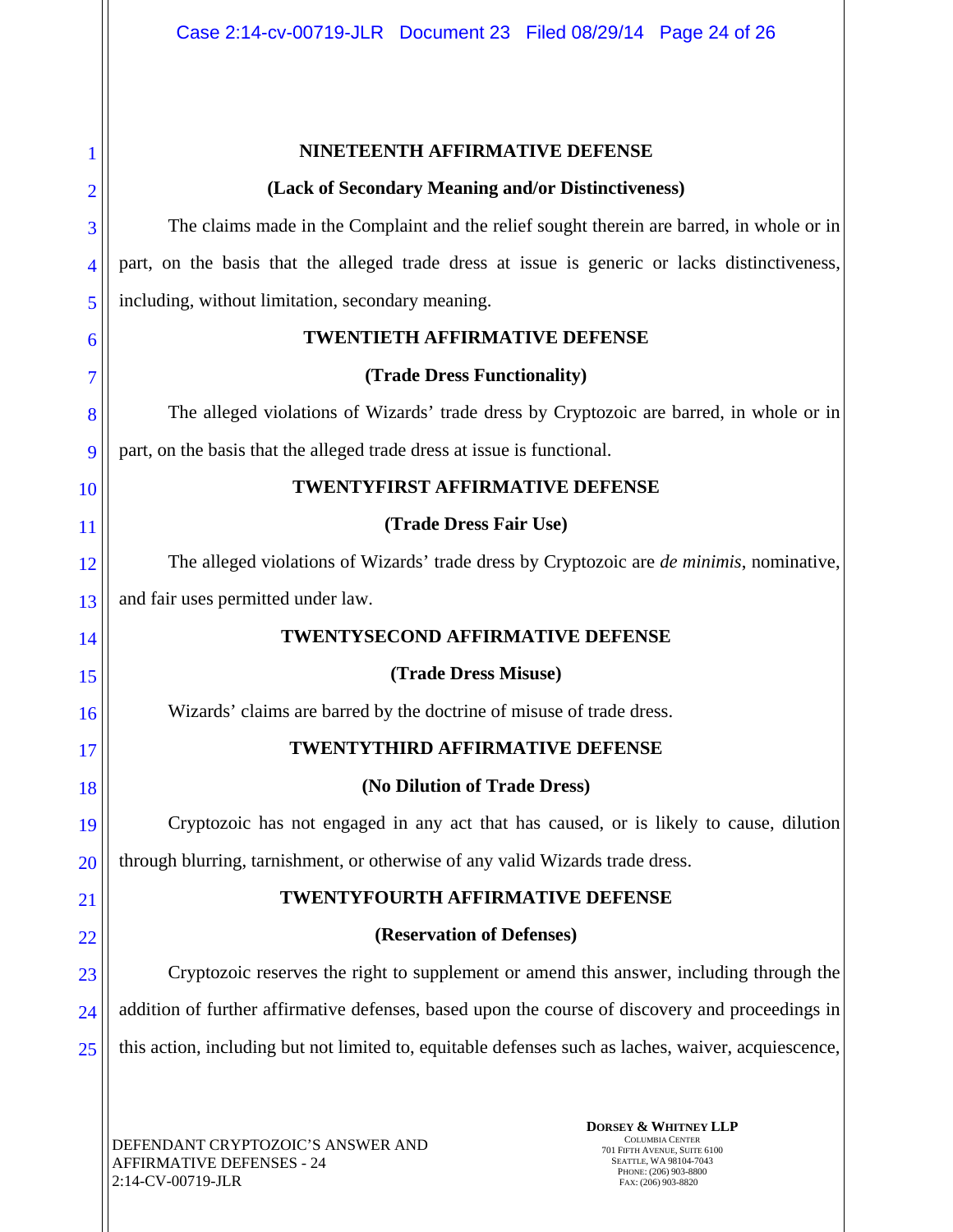1 and unclean hands.

| <b>PRAYER FOR RELIEF</b>                                                                                                                                                                                                       |  |  |  |  |
|--------------------------------------------------------------------------------------------------------------------------------------------------------------------------------------------------------------------------------|--|--|--|--|
| For all of the above reasons, Cryptozoic prays that:                                                                                                                                                                           |  |  |  |  |
| (1) Wizard's Complaint be dismissed with prejudice;                                                                                                                                                                            |  |  |  |  |
| (2) Wizard take nothing by its Complaint;                                                                                                                                                                                      |  |  |  |  |
| (3) The Court declare this case to be exceptional under Section 285 of the Patent Act and                                                                                                                                      |  |  |  |  |
| award reasonable attorneys fees to Cryptozoic;                                                                                                                                                                                 |  |  |  |  |
| (4) The Court award Cryptozoic the cost of suit; and<br>8                                                                                                                                                                      |  |  |  |  |
| (5) Cryptozoic be awarded with such other and further relief to which it may be justly<br>9                                                                                                                                    |  |  |  |  |
| entitled.                                                                                                                                                                                                                      |  |  |  |  |
| 10<br><b>DEMAND FOR JURY TRIAL</b><br>11                                                                                                                                                                                       |  |  |  |  |
| Cryptozoic hereby demands a trial by jury on all issues so triable.                                                                                                                                                            |  |  |  |  |
|                                                                                                                                                                                                                                |  |  |  |  |
|                                                                                                                                                                                                                                |  |  |  |  |
| DATED this 29th day of August, 2014<br>DORSEY & WHITNEY LLP                                                                                                                                                                    |  |  |  |  |
|                                                                                                                                                                                                                                |  |  |  |  |
| BY: S/PAUL T. MEIKLEJOHN                                                                                                                                                                                                       |  |  |  |  |
| DORSEY & WHITNEY LLP<br>PAUL T. MEIKLEJOHN                                                                                                                                                                                     |  |  |  |  |
| MEIKLEJOHN.PAUL@DORSEY.COM<br>LUKAS DUDKOWSKI                                                                                                                                                                                  |  |  |  |  |
| DUDKOWSKI.LUKAS@DORSEY.COM                                                                                                                                                                                                     |  |  |  |  |
| 701 FIFTH AVENUE, SUITE 6100<br>SEATTLE, WA 98104                                                                                                                                                                              |  |  |  |  |
| PHONE: (206) 903 8800<br>FAX: (206) 903 8820                                                                                                                                                                                   |  |  |  |  |
|                                                                                                                                                                                                                                |  |  |  |  |
| <b>ATTORNEYS FOR DEFENDANTS</b><br>CRYPTOZOIC ENTERTAINMENT, LLC                                                                                                                                                               |  |  |  |  |
| AND HEX ENTERTAINMENT, LLC                                                                                                                                                                                                     |  |  |  |  |
|                                                                                                                                                                                                                                |  |  |  |  |
| <b>DORSEY &amp; WHITNEY LLP</b>                                                                                                                                                                                                |  |  |  |  |
| <b>COLUMBIA CENTER</b><br>DEFENDANT CRYPTOZOIC'S ANSWER AND<br>701 FIFTH AVENUE, SUITE 6100<br><b>AFFIRMATIVE DEFENSES - 25</b><br>SEATTLE, WA 98104-7043<br>PHONE: (206) 903-8800<br>2:14-CV-00719-JLR<br>FAX: (206) 903-8820 |  |  |  |  |
|                                                                                                                                                                                                                                |  |  |  |  |